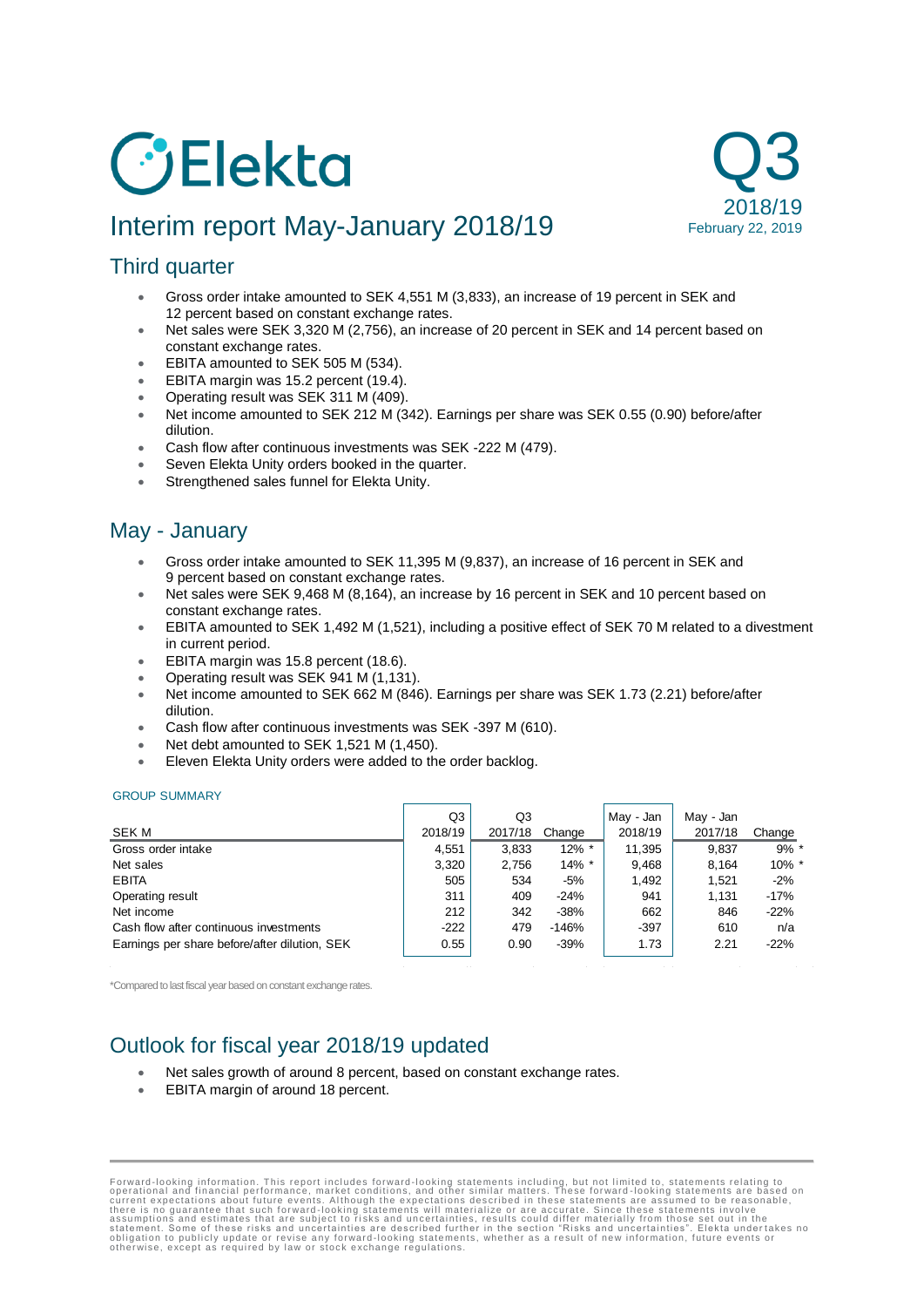

President and CEO

# CEO comment

#### **Strengthened innovation leadership and accelerated growth across our markets**

**The third quarter results showed double-digit order and net sales growth, demonstrating the growing need for effective cancer care globally and the competitiveness of our product portfolio. I am happy about the seven Elekta Unity orders in the quarter. However, margins were lower than expected mainly due to project mix and price. We have ongoing measures to address these issues and I see significant further improvement potential. The sales funnel for Unity is growing and feedback from customers who are treating patients is very positive. Unity is clearly delivering on the promise to enable precision radiation therapy in new clinical application fields.**

Since announcing our strategic focus on thought leadership in Precision Radiation Medicine in September, we have already made clear progress. Proof points during the quarter of how Elekta is driving access to innovative cancer care include: FDA 510(k) clearance for Elekta Unity and the first patients treated in the U.S. at MD Anderson Cancer Center; our first Unity order signed in the Middle East; awards to Unity and MOSAIQ® for design and "best technology" respectively and the inauguration of our Elekta RT Academy in China.

We also announced the launch of the global MOMENTUM program, which will scientifically guide the use of the MR-linac to improve cancer treatment. I'm looking forward to seeing the clinical evidence for what I'm already hearing from customers - that Unity will have an impact on additional treatments and potential better outcomes for patients.

We saw strong order growth resulting in an increase of 12 percent for the quarter in constant currencies, and 9 percent year to date. This growth is underlined by the feedback from our customers, oncologists, politicians and others about the continued growing need for cost-effective cancer care, where precision radiation medicine plays an essential part.

I'm pleased to see increasing interest in Unity – the seven systems added during the quarter is a clear reflection of this – and we see the sales funnel strengthening. In addition to the order in the Middle East, we booked four orders in the EU, one in China, and one in Australia. We are now at 39 orders, on track to reaching the target of 75 orders by mid-2020.

Revenue came in at 14 percent for the quarter in constant currencies and 10 percent year to date, driven by an increased number of installations across our markets. On the back of this and what we foresee for the fourth quarter, we have decided to raise our net sales growth outlook from around 7 percent, to around 8 percent for the year.

Gross margin declined due to an unfavorable project mix and price in mature markets. This together with our ongoing ramp-up of the commercialization of Unity and continued investment in China has led to an EBITA margin of 15.2 percent in the quarter and 18.2 percent on a 12-month rolling basis. I'm not satisfied with this margin level, and we have ongoing measures to improve this, such as a COGS reduction program. I also see significant further improvement potential in our ongoing process excellence efforts.

Despite an expected strong Q4, we will not be able to compensate for this shortfall in EBITA margin for the full year. Consequently, we have lowered our margin outlook for the year 2018/19 from 20 percent to around 18 percent.

We have now had five consecutive quarters with order growth and Elekta continues to move in the right direction and according to the strategy we have set out. I'm happy about Unity's clinical acceptance and the strong interest we see in our solutions overall. With this in mind, I remain very confident about the continued positive development of our business.

This is information is such that Elekta AB (publ) is obliged to make public pursuant to the EU Market Abuse Regulation. The information was submitted for publication by the below mentioned contact persons at 07:30 CET on February 22, 2019.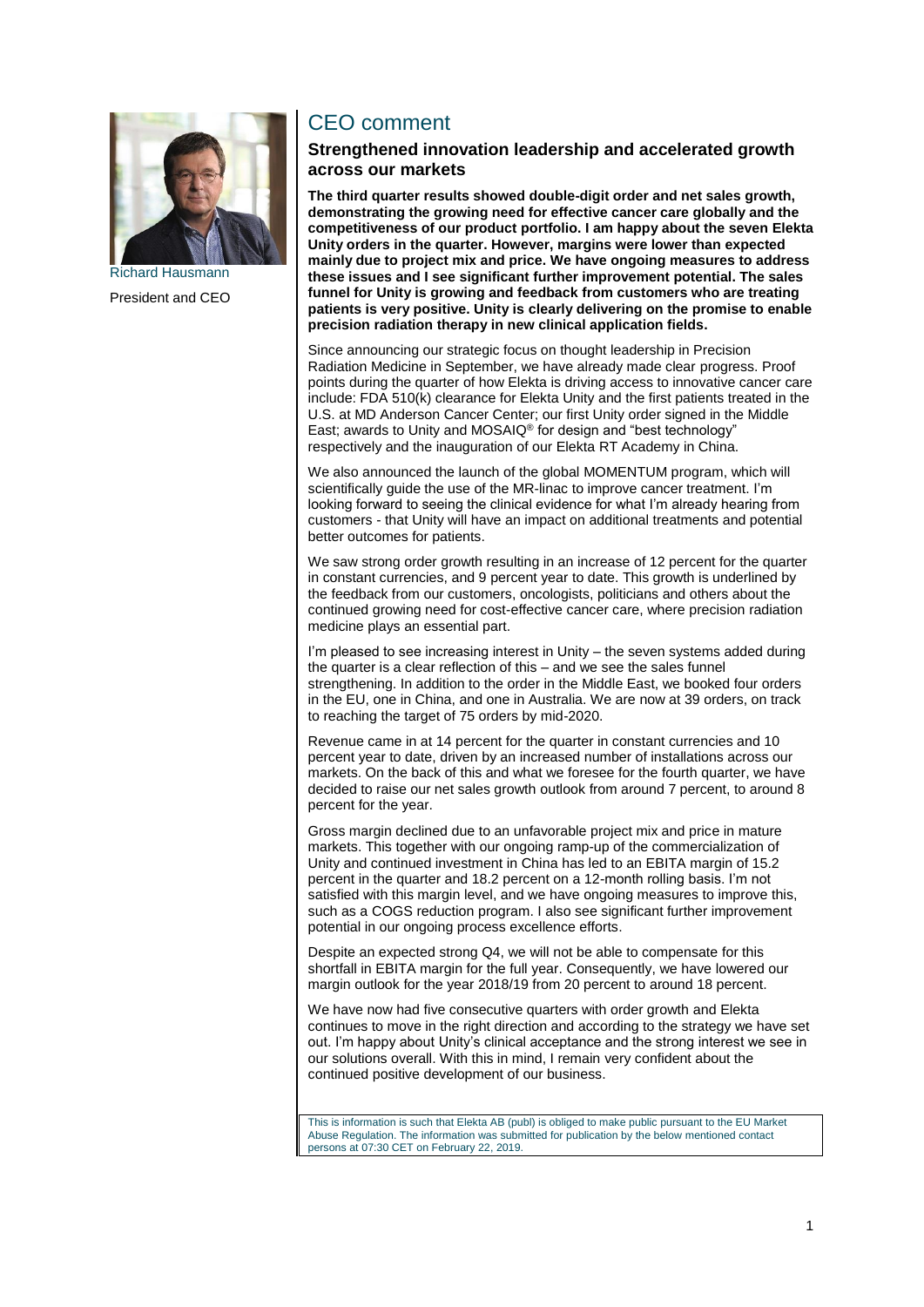# Order intake and order backlog

Gross order intake increased by 16 percent YTD to SEK 11,395 M (9,837) and 9 percent based on constant exchange rates.



| GNOOO ONDER INTANE             |       |                 |         |         |         |                     |         |        |           |           |
|--------------------------------|-------|-----------------|---------|---------|---------|---------------------|---------|--------|-----------|-----------|
|                                | Q3    | Q3              |         |         |         | May - Jan May - Jan |         |        | 12 months | May - Apr |
| SEK M                          |       | 2018/19 2017/18 | Change* | Changel | 2018/19 | 2017/18             | Change* | Change | rolling   | 2017/18   |
| North and South America        | 1.316 | 1.056           | 16%     | 25%     | 3.181   | 3.166               | -6%     | $0\%$  | 4.734     | 4.720     |
| Europe. Middle East and Africa | .882  | 1.725           | 5%      | 9%      | 4.480   | 3.558               | 18%     | 26%    | 6.311     | 5.389     |
| Asia Pacific                   | .353  | 1.052           | 20%     | 29%     | 3.735   | 3.113               | 13%     | 20%    | 5.006     | 4.384     |
| Group                          | 4.551 | 3.833           | 12%     | 19%     | 11.395  | 9.837               | 9%      | 16%    | 16.051    | 14.493    |

\*Compared to last fiscal year based on constant exchange rates.

Order backlog was SEK 29,601 M, compared to SEK 27,974 M on April 30, 2018. Order backlog is converted at closing exchange rates which resulted in a positive translation difference of SEK 269 M.

# Regional development

GROSS ORDER INTAKE

## *North and South America*

The U.S. is the world's largest market for radiation therapy. Market growth is primarily driven by service and software as well as upgrading the installed base of treatment systems. A large share of customers is private hospitals.

Elekta's performance in the region was strong in the quarter, with an order growth of 16 percent based on unchanged exchange rates. This was a result of a comeback from a poor second quarter in North America as well as an uptick in South America. On the net sales side the growth was even better - 18 percent - where the US contributed most but also a good momentum in Mexico.

The FDA clearance for Elekta Unity was received in December and has created a lot of interest among oncologists and hospitals. The first two hospitals, MD Anderson and Froedtert & the Medical College of Wisconsin, both MR-linac consortium members, started treating patients in January.

# *Europe, Middle East and Africa*

The growth in the established markets is mainly driven by upgrading the installed base to new systems and aftermarket services, but also by investments to expand radiation therapy capacity. The region's emerging markets are characterized by a significant need for radiation therapy from current low levels.

EMEA's order growth for the quarter was 5 percent and 18 percent year-to-date. Good performance in Spain and the Netherlands, while several Eastern European and Middle Eastern countries had tough comparisons. During the quarter five more Elekta Unity orders were booked in the region in the Netherlands, Spain and Bahrain.

The net sales trend was very positive, and the third quarter came in 19 percent higher than last year.

Elekta continues to prepare for potential consequences of Brexit in order to ensure that customers will have a continued supply of products.

# *Asia Pacific*

The region has a significant long-term need for expanding cancer care and the markets are generally underserved in terms of radiation therapy capacity. During Q3 order intake rose by 20 percent with a strong contribution from Australia and East Asia. Sales were somewhat weaker in the quarter with 4 percent growth.

In October 2018, the Chinese Ministry of Health published a plan to invest substantially in radiation therapy over the coming years, with up to 1,400 new linacs to be ordered. The next step in this plan will be when licenses are given to hospitals across the country. Elekta is the market leader in China with local development, production and training, which is now being ramped up in order to capture the possibilities. In January, Elekta launched the RT Academy in China to support knowledge sharing, training and best practice across the radiation therapy clinical workflow.

Five Elekta Unity systems are now being shipped and installed in China in order to start the CFDA study in March and make the necessary evaluations needed in order to be able to receive the clearance.



Gross order intake North and South America

25%

 $2000$ 



Groep order intake Apia Pacific

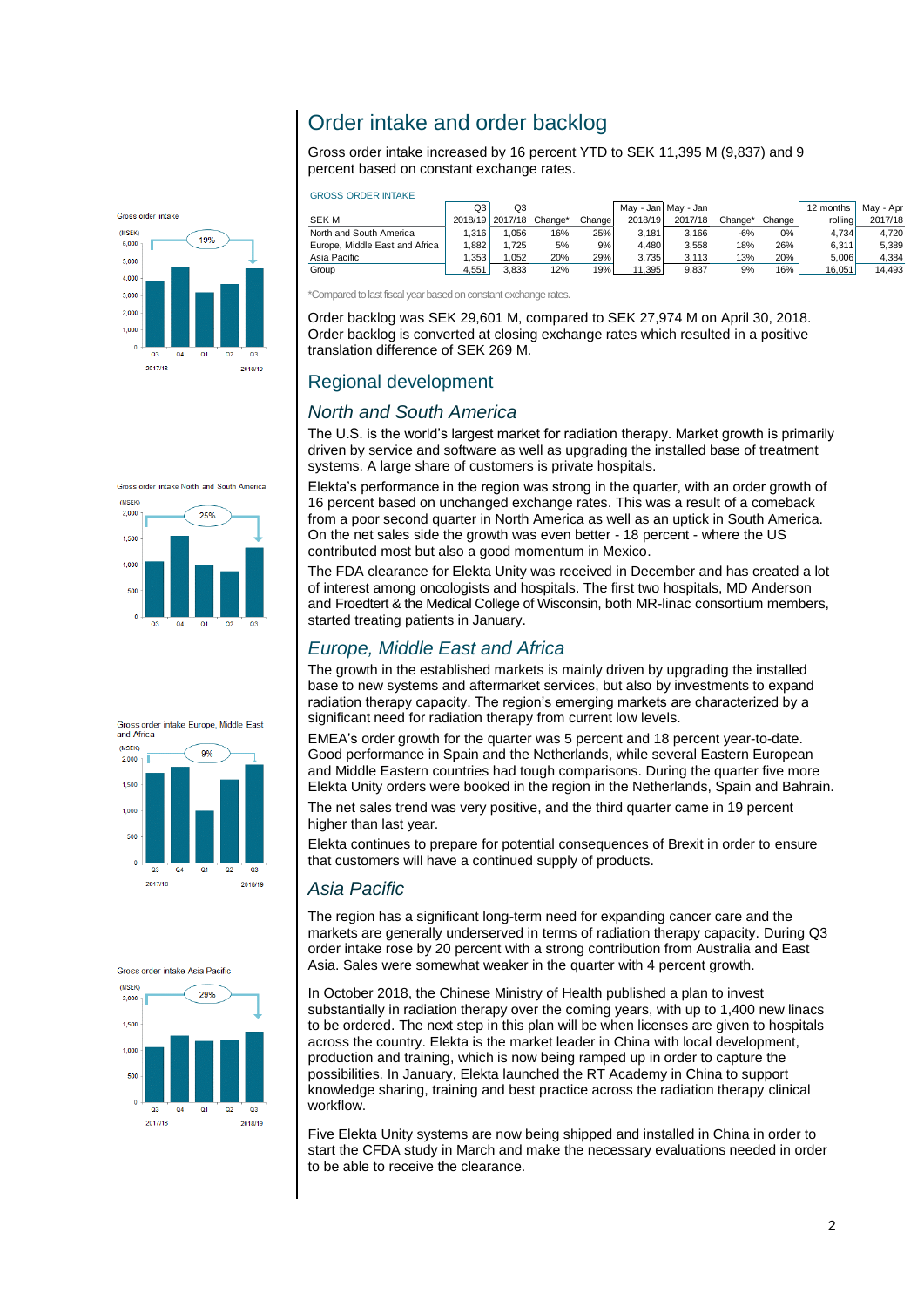*Presented amounts and comments refer to the accumulated period 2018/19 and amounts within parentheses indicate comparative values for the equivalent period last fiscal year restated to IFRS 15 unless otherwise stated.*

# Net sales and earnings

Growth was strong in all regions and net sales increased to SEK 9,468 M (8,164) in the accumulated period, representing a growth of 16 percent or 10 percent based on constant exchange rates.

|                                | Q3      | Q3      |         |         | l Mav - Jan I | Mav - Jan |         |         | 12 months | Mav-Apr |
|--------------------------------|---------|---------|---------|---------|---------------|-----------|---------|---------|-----------|---------|
| <b>SEK M</b>                   | 2018/19 | 2017/18 | Change* | Changel | 2018/19       | 2017/18   | Chanɑe* | Change. | rollina   | 2017/18 |
| North and South America        | .245    | 981     | 18%     | 27%     | 3.297         | 2.890     | 7%      | 14%     | 4.294     | 3.888   |
| Europe, Middle East and Africa | 1.103   | 898     | 19%     | 23%     | 3.395         | 2.880     | 12%     | 18%     | 4.860     | 4.345   |
| Asia Pacific                   | 972     | 877     | 4%      | 11%     | 2.777         | 2.394     | 10%     | 16%     | 3.723     | 3,340   |
| Group                          | 3.320   | 2,756   | 14%     | 20%     | 9,468         | 8.164     | 10%     | 16%     | 12.877    | 11,573  |

\*Compared to last fiscal year based on constant exchange rates. Comparable data for 12 months rolling not available due to IFRS15 restatement on quarterly basis starting Q1 2017/18.

Gross margin was 40.5 percent year to date (44.3). The decline is mainly due to an unfavorable project mix and price.

EBITA is SEK 1,492 M (1,521) representing a margin of 15.8 percent (18.6). The rolling 12-month EBITA margin was 18.2 percent.

The effect from changes in exchange rates compared with last year was approximately SEK 70 M including hedges. Operating result was SEK 941 M (1,131). The operating result includes a positive effect of SEK 70 M related to a divestment in the first quarter, reported as part of other operating income and expenses.

Net financial items amounted to SEK -92 M (-105). Profit before tax amounted to SEK 849 M (1,026) and tax amounted to SEK -187 M (-180), representing a tax rate of 22 percent (18).

Net income amounted to SEK 662 M (846) and earnings per share amounted to SEK 1.73 (2.21) before/after dilution. Return on shareholders' equity amounted to 17 percent (10\*\*) and return on capital employed amounted to 15 percent (10\*\*).

\*\* Calculation based on IAS18

# Expenses and capitalization

Operating expenses increased, mainly related to investments in the commercialization of Elekta Unity, Elekta Digital and the sales organization. R&D expenditure, adjusted for the net of capitalization and amortization of development costs, amounted to SEK 1,042 M (1,008), equal to 11 percent (12) of net sales or 11 percent on a 12-month rolling basis.

#### EXPENSES

|                         |        | 2018/19 |            |        | 2017/18 |           |  |  |
|-------------------------|--------|---------|------------|--------|---------|-----------|--|--|
| SEK M                   | Q3     | Q2      | Mav - Janl | Q3     | Q2      | May - Jan |  |  |
| Selling expenses        | $-310$ | $-320$  | $-954$     | -277   | $-300$  | $-882$    |  |  |
| Administrative expenses | $-247$ | $-237$  | $-748$     | $-232$ | $-224$  | $-699$    |  |  |
| R&D expenses            | $-400$ | $-411$  | $-1.176$   | $-264$ | $-282$  | $-862$    |  |  |
| Total                   | $-957$ | $-967$  | $-2,878$   | $-773$ | $-806$  | $-2.443$  |  |  |

The net of capitalization and amortization of development costs in the R&D function decreased to SEK -133 M (147). Amortization of capitalized development costs amounted to SEK 464 M (305). The increase is related to the start of amortization following the CE marking of Elekta Unity.

#### CAPITALIZED DEVELOPMENT COSTS

|                                               | Q3      | Q3l     | May - Jan |         | May - Jan 12 months May - Apr |         |
|-----------------------------------------------|---------|---------|-----------|---------|-------------------------------|---------|
| <b>SEK M</b>                                  | 2018/19 | 2017/18 | 2018/19   | 2017/18 | rollinal                      | 2017/18 |
| Capitalization of development costs           | 97      | 161     | 331       | 435     | 534                           | 637     |
| of which R&D                                  | 97      | 161     | 329       | 434     | 532                           | 637     |
| Amortization of capitalized development costs | $-167$  | -981    | $-464$    | $-305$  | $-567$                        | $-408$  |
| of which R&D                                  | $-166$  | -93     | $-462$    | $-287$  | $-560$                        | $-385$  |
| Capitalized development costs, net            | -701    | 63      | $-133$    | 130     | $-34$                         | 229     |
| of which R&D                                  | $-69$   | 68      | $-133$    | 147     | $-28$                         | 252     |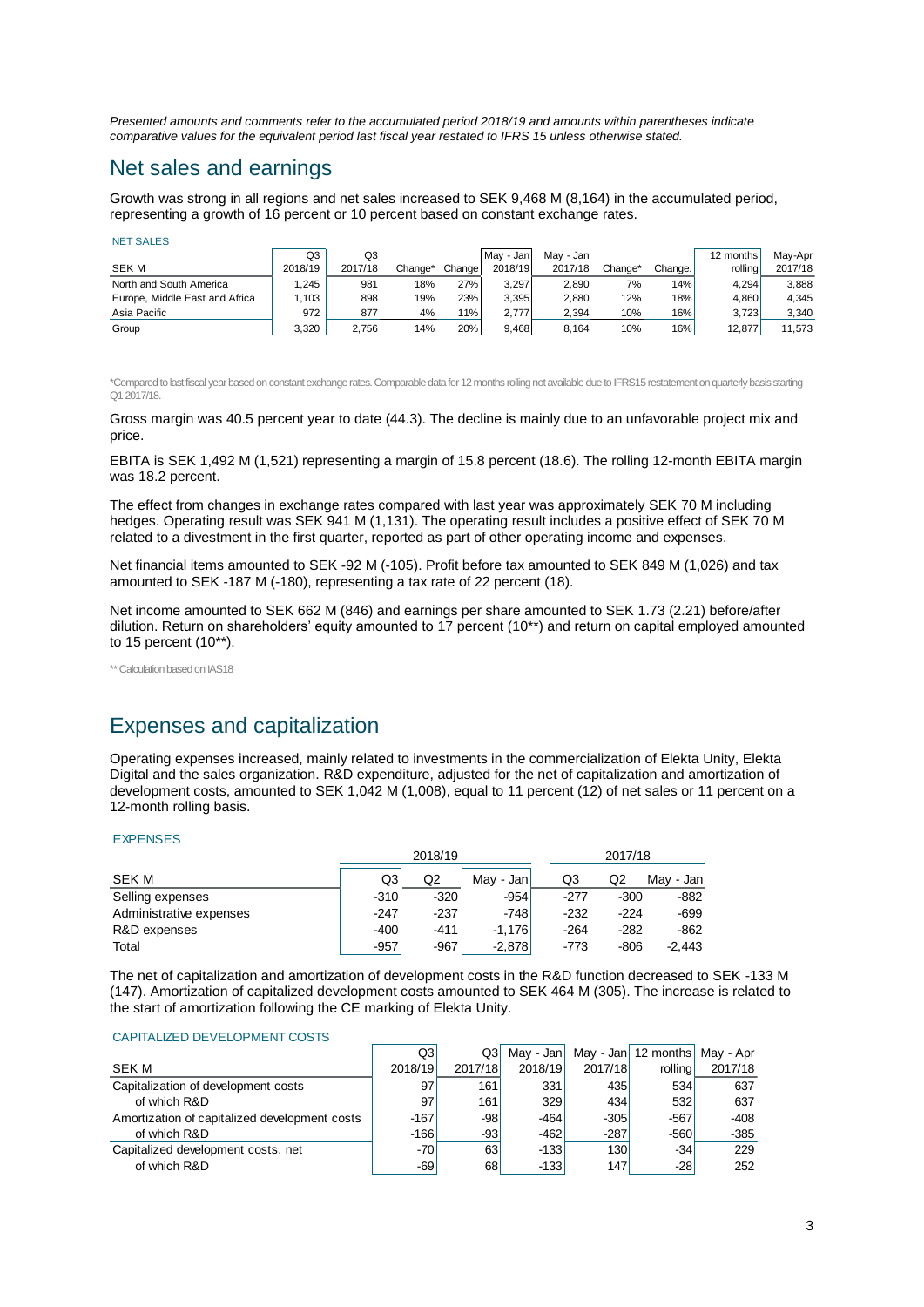# Investments and depreciation

Investments in intangible assets were SEK 335 M (436) and investments in tangible assets were SEK 136 M (168). Amortization of intangible assets and depreciation of tangible fixed assets amounted to a total of SEK 670 M (502).

# Cash flow

Cash flow from operating activities was SEK 73 M (1,170). The operational cash conversion for rolling 12 months was 52 percent. Cash flow after continuous investments was SEK -397 M (610). The decline in cash flow was due to increased levels of net working capital.

#### CASH FLOW (EXTRACT)

|                                       | Q3      | Q3      | May - Jan | May - Jan | 12 months | May - Apr |
|---------------------------------------|---------|---------|-----------|-----------|-----------|-----------|
| SEK M                                 | 2018/19 | 2017/18 | 2018/19   | 2017/18   | rolling   | 2017/18   |
| Operating cash flow                   | 409     | 630     | 1.320     | 1.495     | 2.182     | 2.357     |
| Change in working capital             | -466    | 61      | $-1.246$  | $-326$    | $-874$    | 47        |
| Cash flow from operating activities   | $-57$   | 691     | 73        | 1.170     | 1.307     | 2.404     |
| Continuous investments                | -165    | $-212$  | -470      | $-559$    | $-726$    | $-816$    |
| Cashflow after continuous investments | $-222$  | 479     | $-397$    | 610       | 582       | 1.589     |
| Operational cash conversion           | $-10%$  | 121%    | 5%        | 72%       | 52%       | 95%       |

# Working capital

Net working capital was SEK -1,206 M corresponding to -9 percent of net sales (-13 per October 31, 2018).

Accounts receivable increased significantly in the quarter due to annual invoicing of service and significant project invoicing done late in the quarter. Accrued income decreased as a number of large projects were invoiced. Inventory levels continue to be somewhat elevated due to the Unity launch and Brexit preparations. Advances from customers and Prepaid income increased mirroring the high level of invoicing in the quarter.

#### WORKING CAPITAL

|                                 | Jan 31   | Jan 31   | Oct 31   | Apr 30   |
|---------------------------------|----------|----------|----------|----------|
| SEK M                           | 2019     | 2018     | 2018     | 2018     |
| Working capital assets          |          |          |          |          |
| Inventories                     | 2,508    | 2,508    | 2,463    | 2,560    |
| Accounts receivable             | 3,774    | 3,505    | 2,982    | 3,402    |
| Accrued income                  | 1,281    | 769      | 1,420    | 1,160    |
| Other operating receivables     | 1,252    | 1,110    | 1,166    | 1,068    |
| Sum working capital assets      | 8,815    | 7,892    | 8,031    | 8,191    |
| Working capital liabilities     |          |          |          |          |
| Accounts payable                | 1,082    | 962      | 1,111    | 1,132    |
| Advances from customers         | 4,850    | 5,025    | 4,652    | 5,316    |
| Prepaid income                  | 2,010    | 1,823    | 1,910    | 1,990    |
| Accrued expenses                | 1,596    | 1,491    | 1,570    | 1,662    |
| Short-term provisions           | 148      | 125      | 157      | 186      |
| Other current liabilities       | 333      | 300      | 258      | 257      |
| Sum working capital liabilities | 10,020   | 9,727    | 9,659    | 10,543   |
| Net working capital             | $-1,206$ | $-1,835$ | $-1,628$ | $-2,352$ |
| % of 12 months net sales        | $-9%$    | n/a      | $-13%$   | $-20%$   |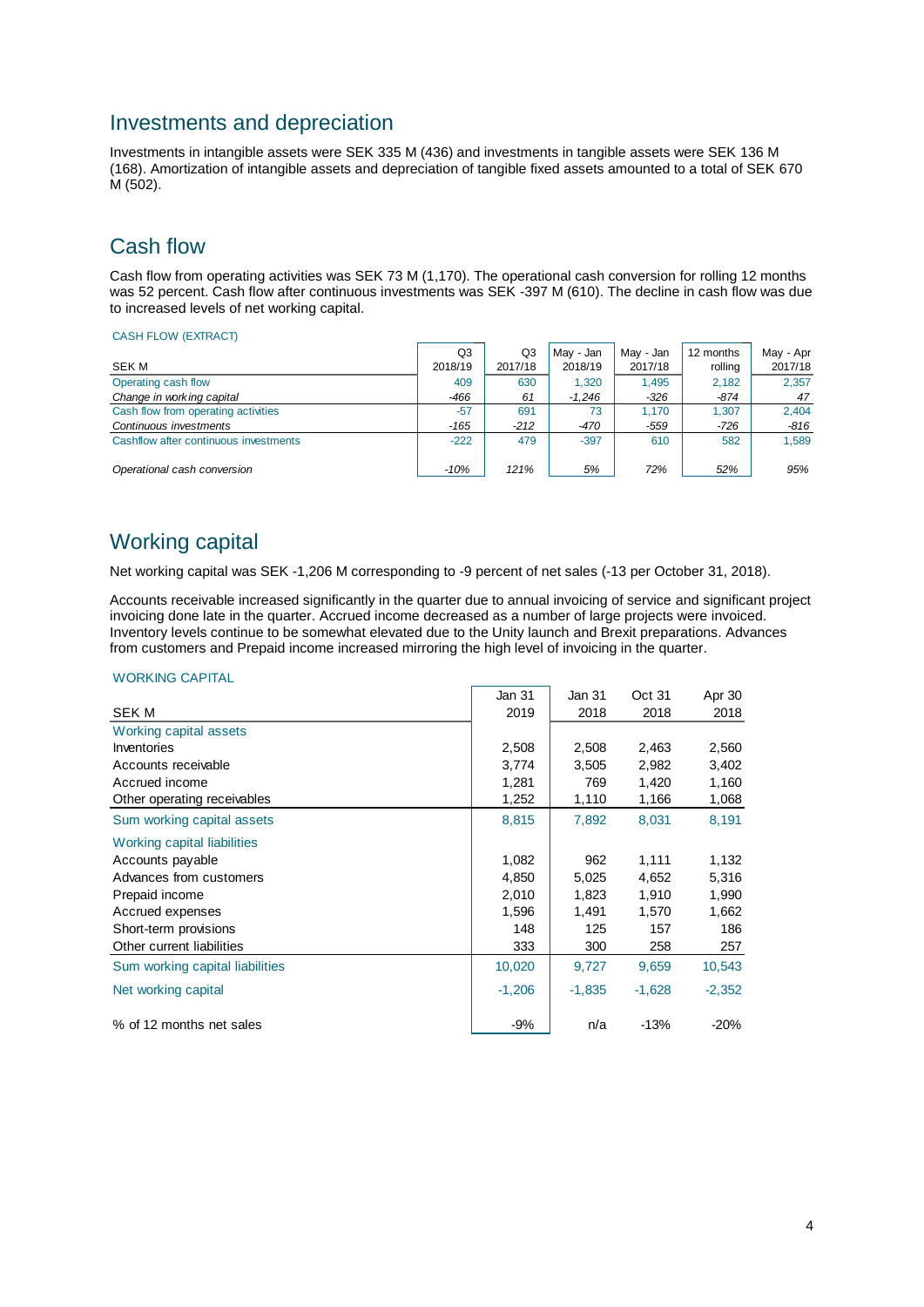Days Sales Outstanding (DSO) was negative 51 days (negative 64 per October 31, 2018). Asia Pacific decreased while increases were seen in North and South America and Europe, Middle East and Africa regions.

#### DAYS SALES OUTSTANDING (DSO)

|                                | Jan 31 | Oct 31 | Jul 31 | Apr 30 |
|--------------------------------|--------|--------|--------|--------|
| SEK M                          | 2019   | 2018   | 2018   | 2018   |
| North and South America        | -80    | $-114$ | $-123$ | $-122$ |
| Europe, Middle East and Africa | 24     | 16     | -9     | -30    |
| Asia Pacific                   | $-112$ | -107   | $-106$ | $-122$ |
| Group                          | -51    | -64    | -75    | -87    |

# Financial position

Cash and cash equivalents and short-term investments amounted to SEK 2,980 M (3,612) and interest-bearing liabilities amounted to SEK 4,501 M (5,063). Net debt amounted to SEK 1,521 M (1,450). Net debt in relation to EBITDA 12 months rolling was 0.61 (0.32 per April 30, 2018). During the quarter USD 50 M of external debt was repaid.

#### NET DEBT

|                                                      | Jan 31   | Jan 31   | Oct 31   | Apr 30   |
|------------------------------------------------------|----------|----------|----------|----------|
| SEK M                                                | 2019     | 2018     | 2018     | 2018     |
| Long-term interest-bearing liabilities               | 4.463    | 4.180    | 4.422    | 4,369    |
| Short-term interest-bearing liabilities              | 38       | 883      | 536      | 975      |
| Cash and cash equivalents and short-term investments | $-2.980$ | $-3.612$ | $-3.669$ | $-4.541$ |
| Net debt                                             | 1.521    | 1.450    | 1.290    | 803      |

The exchange rate effect from the translation of cash and cash equivalents amounted to SEK 35 M (-147). The translation difference in interest-bearing liabilities amounted to SEK -107 M (-211). Other comprehensive income was affected by exchange rate differences from translation of foreign operations amounting to SEK -41 M (-149).

The change in unrealized exchange rate effects from effective cash flow hedges reported in other comprehensive income amounted to SEK -67 M (107). The closing balance of unrealized exchange rate effects from effective cash flow hedges amounted to SEK -35 M (144) exclusive of tax.

# Acquisitions

#### *Acquisition of quality assurance expert Acumyn*

Elekta announced on July 27, 2018, that it has acquired the Canadian quality assurance expert Acumyn, a standalone commercial spin-off of University Health Network, Toronto. This follows an exclusive agreement between Elekta and Acumyn, signed in 2014, to commercialize its integrated Quality Management System, AQUA.

# Legal disputes

#### *humediQ*

As earlier reported, during fiscal year 2017/18, humediQ GmbH initiated a new arbitration against Elekta group companies and arising out of the agreement as the previous arbitration in 2016. The hearing in the arbitration is tentatively scheduled to October 2019. Elekta is of the opinion that the claims overall lack merit and will defend itself.

#### *Best Medical*

During fiscal year 2018/2019 Best Medical International Inc. filed a patent lawsuit against Elekta group companies. After a first assessment made Elekta believes that the claims overall lack merit and will defend itself. It is expected that it will take years before any final ruling is made in the case.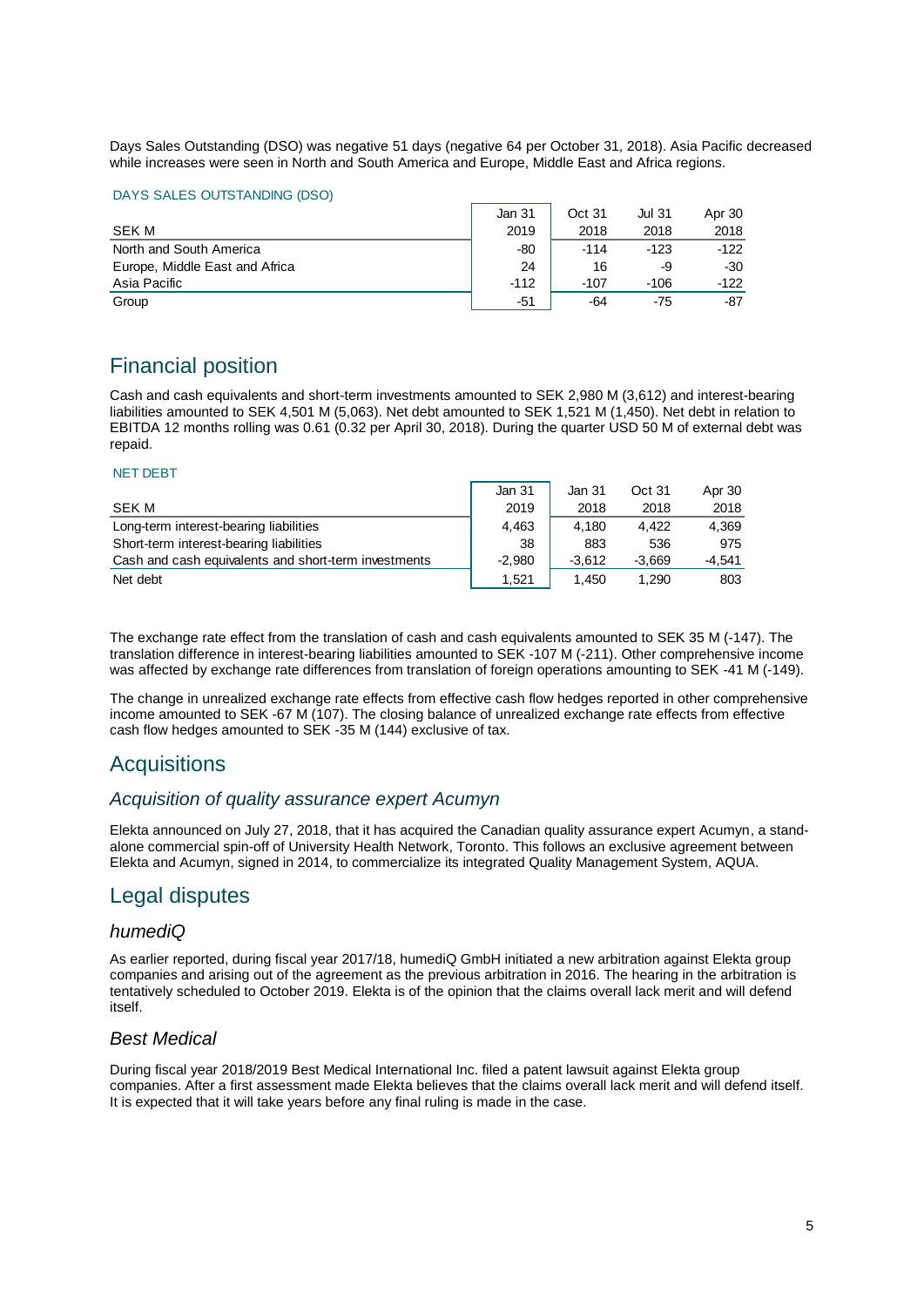# Significant events during the quarter

## *Received U.S. FDA 510(k) clearance for Elekta Unity*

On December 5, 2018, Elekta announced that it received a 510(k) premarket notification from the U.S. Food and Drug Administration, clearing the technology for commercial sales and clinical use in the United States.

#### *First Elekta Unity patients treated in the U.S. at MD Anderson Cancer Center and Froedtert & the Medical College of Wisconsin*

In January 2019, the MD Anderson Cancer Center and Froedtert & the Medical College of Wisconsin treated their first patients.

#### *Elekta showcased precision radiation medicine at Arab Health Exhibition and Congress*

The Arab Health Conference held in Dubai in the end of January was a success with many promising meetings, confirming Elekta's leadership in the region and demonstrated the strong local presence.

# Significant events after the quarter

## *MOMENTUM program launched*

The MOMENTUM program represents the next step in the development of the Elekta Unity MR/RT system. The program will focus on building a robust body of real-world clinical experience and insights made possible by this technology. Information gained through the MOMENTUM program will guide the use of MR/RT to improve outcomes for cancer patients.

# **Employees**

The average number of employees during the period was 3,757 (3,692).

The average number of employees in the Parent Company was 38 (31).

# Shares

Total number of registered shares on January 31, 2019 was 383,568,409 of which 14,980,769 were A-shares and 368,587,640 B-shares. On January 31, 2019 1,541,368 shares were treasury shares held by Elekta.

# Risks and uncertainties

Elekta's presence in a large number of geographical markets exposes the Group to political and economic risks on a global scale and/or in individual countries. The United Kingdom's decision to leave the European Union, as an example, might lead to economic uncertainty that may impact Elekta since an important part of the business is located in the United Kingdom.

The competitive landscape for Elekta is continuously changing. The medical equipment industry is characterized by technological developments and continuous improvements of industrial know-how, resulting in companies launching new products and improved methods for treatment. Elekta strives to be the leader in innovation and offer the most competitive product portfolio, developed in close collaboration with key research leaders in the field. To secure the proceeds of research investments, it is of importance that such new products and new technology are protected from the risk of improper use by competitors. When possible and deemed appropriate, Elekta protects its intellectual property rights by way of patents, copyrights and trademark registrations. Elekta carefully monitors intellectual property rights of third parties, but third parties may still direct infringement claims against Elekta which may lead to time-consuming and costly legal disputes as well as business interruption and other limitations in operations.

Elekta sells solutions through its direct sales force and through an external network of agents and distributors. The Company's continued success is dependent on the ability to establish and maintain successful relationships with customers. Elekta is continuously evaluating how to enter new markets, considering both the opportunities and the risks involved. There are regulatory registration requirements with each new market that potentially could delay product introductions and certifications. The stability of the political system in certain countries and the security situation for employees traveling to exposed areas are constantly evaluated. Corruption is a risk and an obstacle for development and growth in some countries. Elekta has implemented a specific anti-corruption policy to guide the business as it aims to be in line with national and international regulations and best practices against corruption as well as third party risk management processes.

Elekta's operations comprise several markets that expose the Group to a vast number of laws, regulations, policies and guidelines regarding, for example, health, security, environmental matters, trade restrictions, competition and delivery of products. Elekta's quality systems describe these requirements, which are reviewed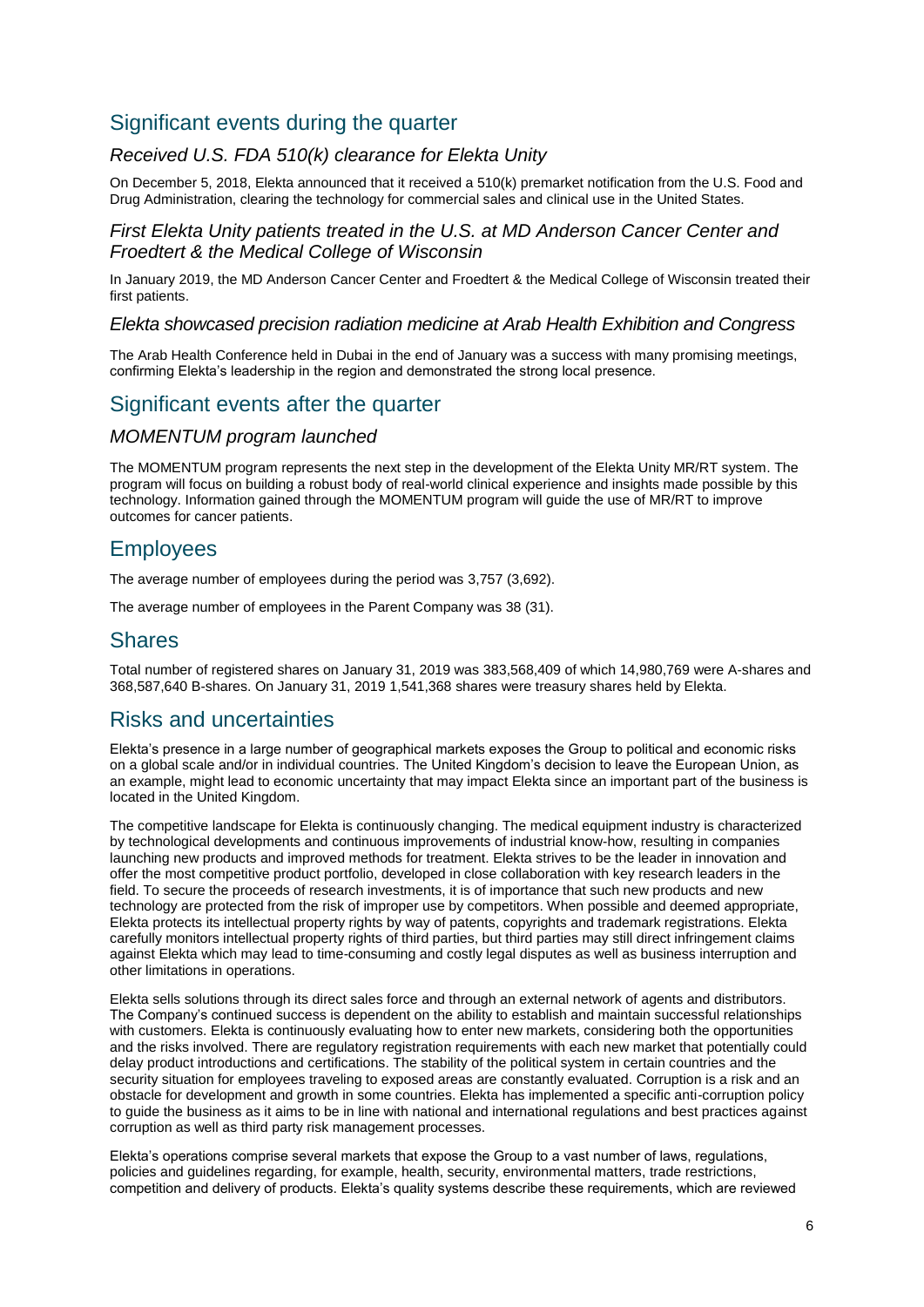and certified by external supervisory bodies and are regularly inspected by authorities in applicable countries, for example, the US FDA. Noncompliance of, for example, safety regulations can result in delayed or stopped deliveries of products. Changes in regulations and rules might also increase Elekta's costs and delay the development and introduction of new products.

Elekta depends also on the capability of producing advanced medical equipment, which requires highly qualified personnel. The Company's ability to attract and retain qualified personnel and management has a significant impact on the future success of the Group.

Weak economic development and high levels of public debt might, in some markets, mean less availability of financing for private customers and reduced future healthcare spending by governments. Political decisions that could impact the healthcare reimbursement systems also constitute a risk factor. Elekta's ability to commercialize products is dependent on the reimbursement level that hospitals and clinics can obtain for different types of treatments. Alterations in the existing reimbursement systems related to medical products, or implementation of new regulations, might impact future product mix in specific markets.

Elekta's delivery of treatment equipment relies largely on customers' readiness to receive the delivery at site. Depending on contractual payment terms, a delay can result in postponed invoicing and affect timing of revenue recognition. The Group's credit risks are normally limited since customer operations are, to a large extent, financed either directly or indirectly by public funds.

Elekta depends on a number of suppliers for components. There is a risk that delivery difficulties might occur due to circumstances beyond Elekta's control. Critical suppliers are regularly followed up regarding delivery precision and quality of components.

Elekta's operations within research and development, production, distribution, marketing and administration depend on a large number of advanced IT systems and IT solutions. Routines and procedures are applied in order to protect the hardware, software and information against damages, manipulations, loss or incorrect use. If these systems and solutions should be affected by any interference resulting in loss of information it might have a negative impact on Elekta's operations, result and financial position.

In its operations, Elekta is subject to a number of financial risks primarily related to exchange rate fluctuations. In the short term, the effect of currency movements is reduced through forward contracts. Hedging is conducted on the basis of expected net sales over a period of up to 24 months. The scope of the hedging is determined by the Company's assessment of currency risks. Risk exposure is regulated through a financial policy established by the Board of Directors. The overall responsibility for handling the Group's financial risks and developing methods and guidelines for dealing with financial risks, rests with the executive management and the finance function. For more detailed information regarding these risks, see Note 2 in the Annual Report 2017/18.

The Board of Directors and CEO declare that the undersigned interim report provides a fair overview of the parent company's and Group's operations, their financial position and performance, and describes material risks and uncertainties facing the parent company and other companies in the Group.

Stockholm, February 22, 2019

Richard Hausmann *CEO and President*

*This report has not been reviewed by the Company´s auditors.*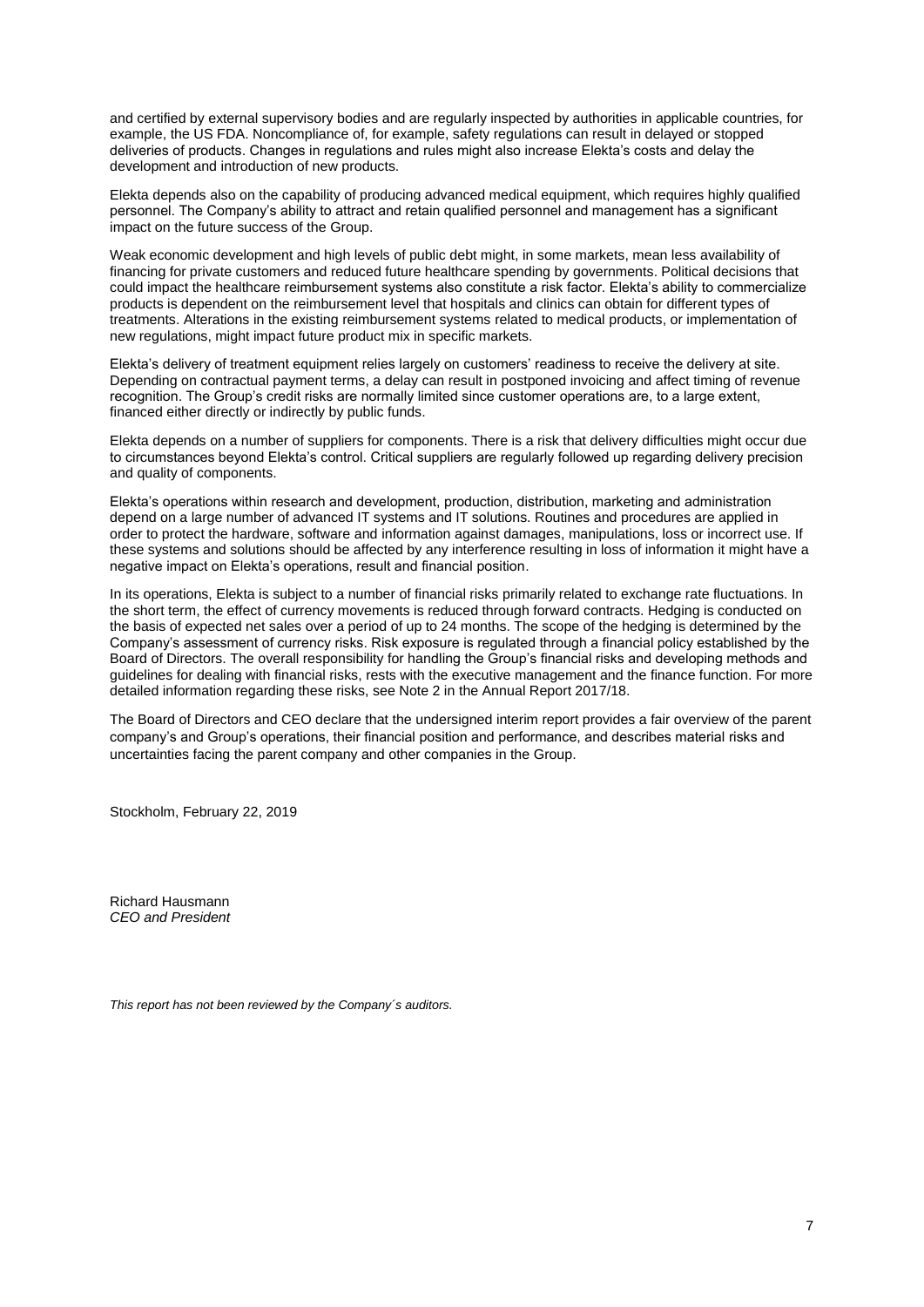#### CONSOLIDATED INCOME STATEMENT AND STATEMENT OF COMPREHENSIVE INCOME

| <b>INCOME STATEMENT</b>                                                   | Q <sub>3</sub> | Q3       | May - Jan   | May - Jan | 12 months      | May - Apr      |
|---------------------------------------------------------------------------|----------------|----------|-------------|-----------|----------------|----------------|
| SEK M                                                                     | 2018/19        | 2017/18  | 2018/19     | 2017/18   | rolling        | 2017/18        |
| Net sales                                                                 | 3,320          | 2,756    | 9,468       | 8,164     | 12,877         | 11,573         |
| Cost of products sold                                                     | $-1,967$       | $-1,561$ | $-5,635$    | $-4,548$  | $-7,604$       | $-6,517$       |
| Gross income                                                              | 1,353          | 1,196    | 3,833       | 3,616     | 5,272          | 5,056          |
| Selling expenses                                                          | $-310$         | $-277$   | $-954$      | $-882$    | $-1,281$       | $-1,208$       |
| Administrative expenses                                                   | $-247$         | $-232$   | $-748$      | $-699$    | $-997$         | $-949$         |
| R&D expenses                                                              | $-400$         | $-264$   | $-1,176$    | $-862$    | $-1,409$       | $-1,095$       |
| Other operating income and expenses                                       | $-19$          | $-12$    | 38          | $-25$     | 63             | $\mathbf 0$    |
| Exchange rate differences                                                 | $-66$          | $-2$     | $-52$       | $-18$     | 7              | 42             |
| <b>Operating result</b>                                                   | 311            | 409      | 941         | 1,131     | 1,656          | 1,845          |
| Result from participations in associates                                  | 0              | 3        | 6           | 6         | -7             | $-7$           |
| Interest income                                                           | 10             | 21       | 42          | 44        | 65             | 67             |
| Interest expenses and similar items                                       | $-50$          | -59      | $-142$      | $-156$    | -211           | $-225$         |
| Exchange rate differences                                                 | 1              | 1        | 1           | 1         | $\overline{2}$ | $\mathbf{1}$   |
| Profit before tax                                                         | 272            | 376      | 849         | 1,026     | 1,504          | 1,681          |
| Income taxes                                                              | $-60$          | $-34$    | $-187$      | $-180$    | $-340$         | $-333$         |
| Net income                                                                | 212            | 342      | 662         | 846       | 1,164          | 1,348          |
| Net income attributable to:                                               |                |          |             |           |                |                |
| Parent Company shareholders                                               | 211            | 342      | 662         | 846       | 1,164          | 1,348          |
| Non-controlling interests                                                 | 0              | 0        | $\mathbf 0$ | 0         | $\Omega$       | $\mathbf 0$    |
| Earnings per share before dilution, SEK                                   | 0.55           | 0.90     | 1.73        | 2.21      | 3.05           | 3.53           |
| Earnings per share after dilution, SEK                                    | 0.55           | 0.90     | 1.73        | 2.21      | 3.05           | 3.53           |
|                                                                           |                |          |             |           |                |                |
| STATEMENT OF COMPREHENSIVE INCOME                                         |                |          |             |           |                |                |
| <b>SEK M</b>                                                              |                |          |             |           |                |                |
| Net income                                                                | 212            | 342      | 662         | 846       | 1,164          | 1,348          |
| Other comprehensive income:                                               |                |          |             |           |                |                |
| Items that will not be reclassified to the income statement:              |                |          |             |           |                |                |
| Remeasurements of defined benefit pension plans                           |                |          |             |           | -19            | $-19$          |
| Tax                                                                       |                |          |             |           | 5              | 5              |
| Total items that will not be reclassified to the income statement         |                |          |             |           | $-14$          | $-14$          |
| Items that subsequently may be reclassified to the income statement:      |                |          |             |           |                |                |
| Revaluation of cash flow hedges                                           | 120            | 69       | $-67$       | 107       | $-179$         | -5             |
| Translation differences from foreign operations                           | $-15$          | -53      | -41         | $-149$    | 583            | 475            |
| Tax                                                                       | $-24$          | -14      | 12          | $-21$     | 35             | $\overline{2}$ |
| Total items that subsequently may be reclassified to the income statement | 81             | 3        | $-95$       | $-63$     | 440            | 472            |
| Other comprehensive income for the period                                 | 81             | 3        | $-95$       | $-63$     | 426            | 458            |
| Total comprehensive income for the period                                 | 293            | 345      | 567         | 783       | 1,590          | 1,806          |
| Comprehensive income attributable to:                                     |                |          |             |           |                |                |
| Parent Company shareholders                                               | 293            | 345      | 567         | 783       | 1,590          | 1,806          |
| Non-controlling interests                                                 | 0              | 0        | 0           | 0         | $\mathbf 0$    | $\mathbf 0$    |

#### RESULT OVERVIEW

|                                          | Q3      | Q <sub>3</sub> | Mav - Jan | May - Jan | 12 months | May - Apr |
|------------------------------------------|---------|----------------|-----------|-----------|-----------|-----------|
| <b>SEK M</b>                             | 2018/19 | 2017/18        | 2018/19   | 2017/18   | rollinal  | 2017/18   |
| Operating result/EBIT                    | 311     | 409            | 941       | 1.131     | 1.656     | 1.845     |
| Amortization:                            |         |                |           |           |           |           |
| Capitalized development costs            | 167     | 98             | 464       | 305       | 567       | 408       |
| Assets relating to business combinations | 27      | 27             | 86        | 85        | 117       | 116       |
| <b>EBITA</b>                             | 505     | 534            | 1.492     | .521      | 2.340     | 2.369     |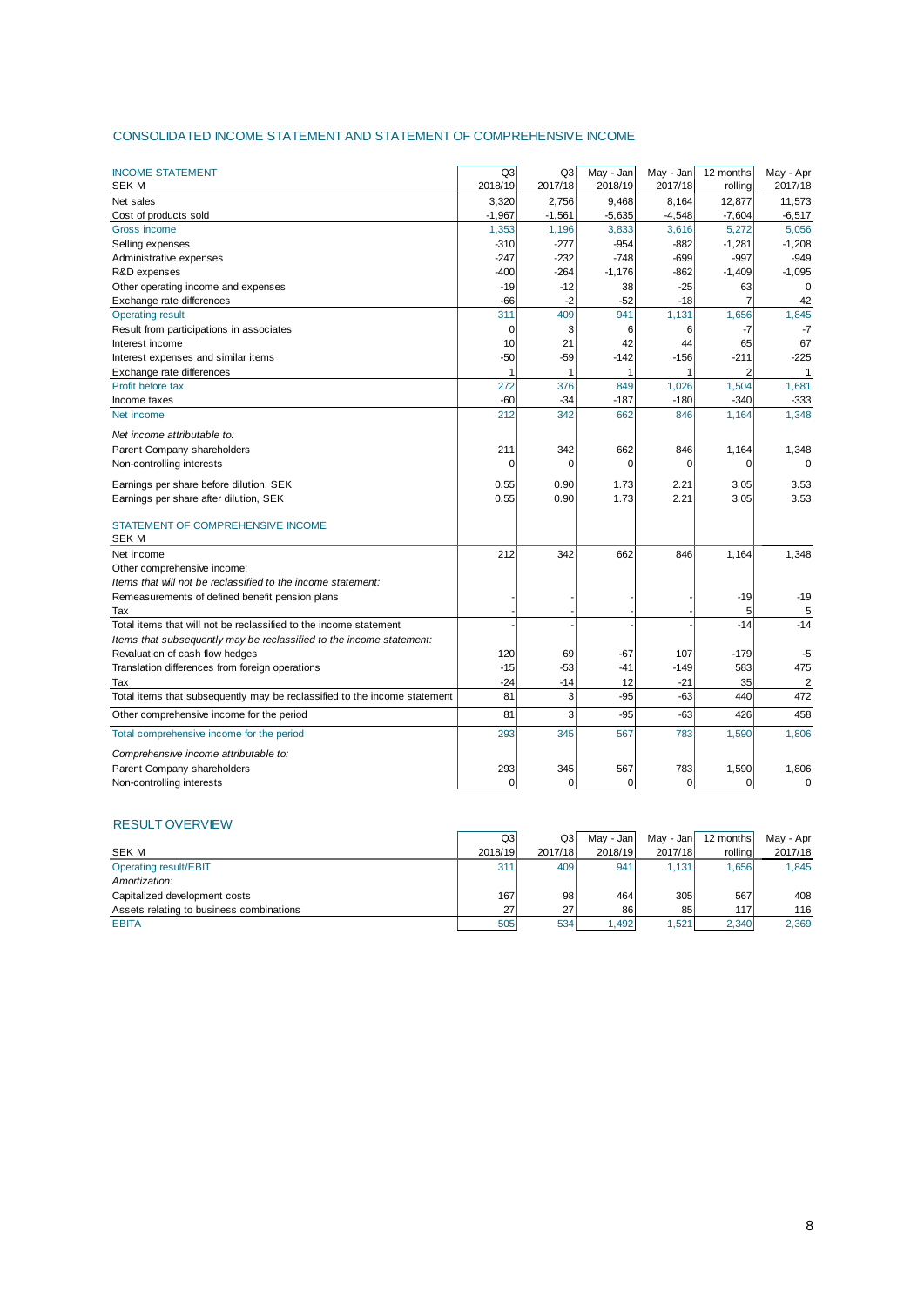# CONSOLIDATED BALANCE SHEET

|                                         | Jan 31 | Jan 31 | Apr 30 |
|-----------------------------------------|--------|--------|--------|
| <b>SEK M</b>                            | 2019   | 2018   | 2018   |
| Non-current assets                      |        |        |        |
| Intangible assets                       | 9,076  | 8,445  | 9,175  |
| Tangible fixed assets                   | 907    | 830    | 895    |
| <b>Financial assets</b>                 | 298    | 285    | 261    |
| Deferred tax assets                     | 368    | 358    | 350    |
| Total non-current assets                | 10,648 | 9,918  | 10,681 |
| <b>Current assets</b>                   |        |        |        |
| Inventories                             | 2,508  | 2,508  | 2,560  |
| Accounts receivable                     | 3,774  | 3,505  | 3,402  |
| Accrued income                          | 1,281  | 769    | 1,160  |
| Current tax assets                      | 169    | 172    | 177    |
| Derivative financial instruments        | 72     | 162    | 170    |
| Other current receivables               | 1,252  | 1,110  | 1,068  |
| Short-term investments                  | 45     | 89     | 83     |
| Cash and cash equivalents               | 2,936  | 3,523  | 4,458  |
| <b>Total current assets</b>             | 12,036 | 11,838 | 13,080 |
| <b>Total assets</b>                     | 22,685 | 21,756 | 23,760 |
| Elekta's owners' equity                 | 7,254  | 6,154  | 6,987  |
| Non-controlling interests               | 0      | 0      | 0      |
| <b>Total equity</b>                     | 7,254  | 6,154  | 6,987  |
| Non-current liabilities                 |        |        |        |
| Long-term interest-bearing liabilities  | 4,463  | 4,180  | 4,369  |
| Deferred tax liabilities                | 537    | 455    | 511    |
| Long-term provisions                    | 165    | 159    | 158    |
| Other long-term liabilities             | 57     | 57     | 63     |
| <b>Total non-current liabilities</b>    | 5,222  | 4,851  | 5,102  |
| <b>Current liabilities</b>              |        |        |        |
| Short-term interest-bearing liabilities | 38     | 883    | 975    |
| Accounts payable                        | 1,082  | 962    | 1,132  |
| Advances from customers                 | 4,850  | 5,025  | 5,316  |
| Prepaid income                          | 2,010  | 1,823  | 1,990  |
| Accrued expenses                        | 1,596  | 1,491  | 1,662  |
| <b>Current tax liabilities</b>          | 93     | 93     | 107    |
| Short-term provisions                   | 148    | 125    | 186    |
| Derivative financial instruments        | 57     | 49     | 46     |
| Other current liabilities               | 333    | 300    | 257    |
| <b>Total current liabilities</b>        | 10,208 | 10,751 | 11,671 |
| Total equity and liabilities            | 22,685 | 21,756 | 23,760 |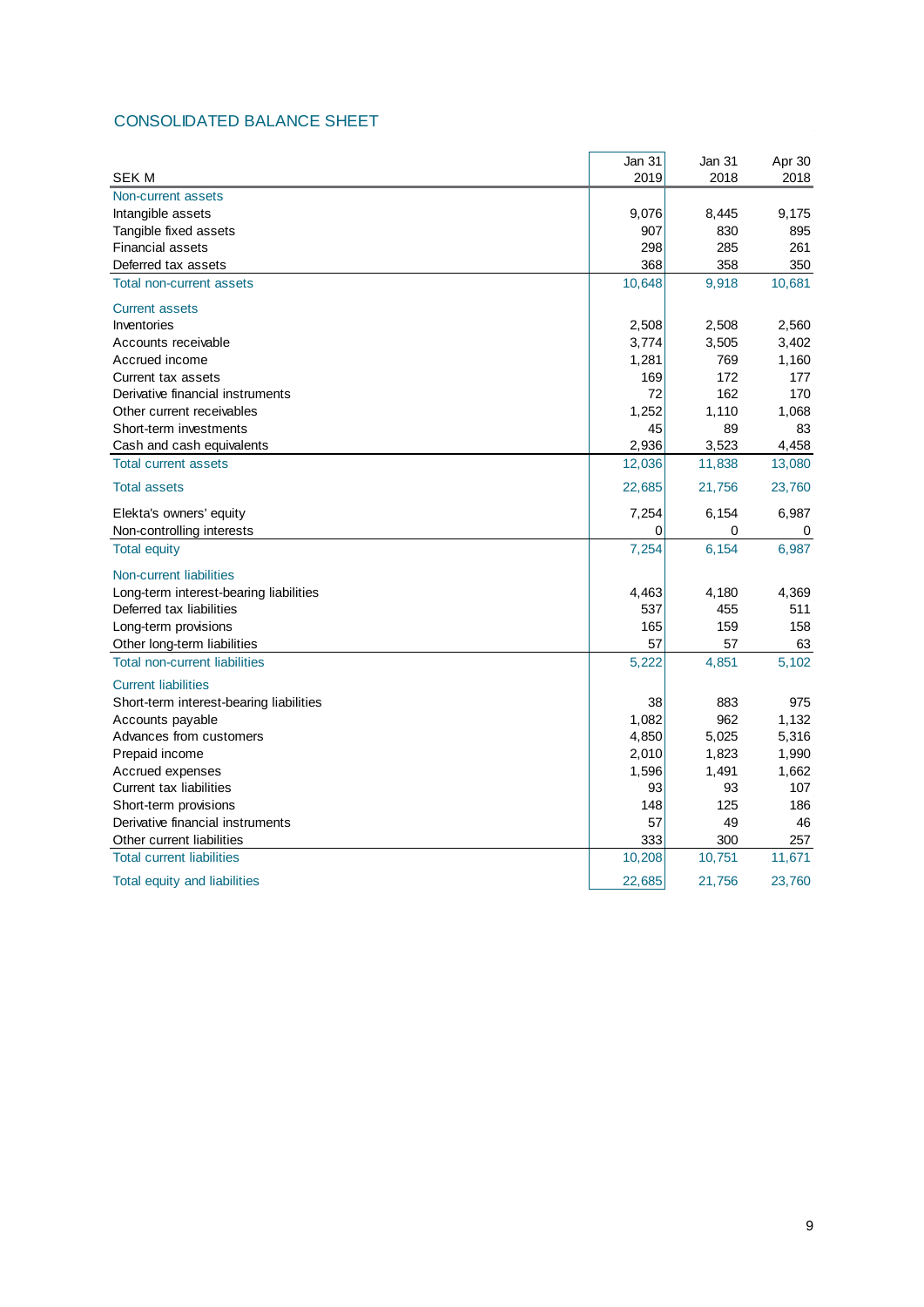#### CASH FLOW

|                                                          | Q <sub>3</sub> | Q <sub>3</sub> | May - Jan | May - Jan | 12 months | May - Apr |
|----------------------------------------------------------|----------------|----------------|-----------|-----------|-----------|-----------|
| <b>SEK M</b>                                             | 2018/19        | 2017/18        | 2018/19   | 2017/18   | rolling   | 2017/18   |
| Profit before tax                                        | 272            | 376            | 849       | 1,026     | 1,504     | 1,681     |
| Amortization and depreciation                            | 235            | 162            | 670       | 502       | 844       | 675       |
| Interest net                                             | 45             | 19             | 84        | 69        | 111       | 96        |
| Other non-cash items                                     | 19             | 175            | -9        | 162       | 82        | 254       |
| Interest received and paid                               | $-62$          | $-36$          | $-106$    | $-87$     | $-117$    | $-98$     |
| Income taxes paid                                        | $-98$          | $-66$          | $-167$    | $-176$    | $-242$    | $-250$    |
| Operating cash flow                                      | 409            | 630            | 1,320     | 1,495     | 2,182     | 2,357     |
| Increase (-)/decrease (+) in inventories                 | $-20$          | $-147$         | 10        | $-250$    | 135       | $-125$    |
| Increase (-)/decrease (+) in operating receivables       | $-785$         | $-321$         | $-787$    | $-223$    | $-585$ *  | $-21$ *   |
| Increase (+)/decrease (-) in operating liabilities       | 339            | 529            | $-469$    | 147       | $-424$    | 192       |
| Change in working capital                                | $-466$         | 61             | $-1,246$  | $-326$    | $-874$    | 47        |
| Cash flow from operating activities                      | $-57$          | 691            | 73        | 1,170     | 1,307     | 2,404     |
| Investments intangible assets                            | $-99$          | $-162$         | $-335$    | $-436$    | $-540$    | $-642$    |
| Investments other assets                                 | $-66$          | $-51$          | $-136$    | $-161$    | $-187$    | $-212$    |
| Sale of fixed assets                                     | $\Omega$       | $\mathbf 0$    | $\Omega$  | 38        | $1 *$     | 38        |
| Continuous investments                                   | $-165$         | $-212$         | $-470$    | $-559$    | $-726$    | $-816$    |
| Cash flow after continuous investments                   | $-222$         | 479            | $-397$    | 610       | 582       | 1,589     |
| Increase(-)/decrease(+) in short-term investments        | 2              | 1              | 39        | $-89$     | 45        | $-83$     |
| Business combinations, divestments and investments in    |                |                |           |           |           |           |
| other shares                                             | $\Omega$       | $-6$           | $-48$     | $-42$     | $-64$     | $-58$     |
| Cash flow after investments                              | $-220$         | 474            | $-406$    | 479       | 562       | 1,447     |
| Cash flow from financing activities                      | $-448$         | -6             | $-1,151$  | $-192$    | $-1,326$  | $-367$    |
| Cash flow for the period                                 | $-668$         | 468            | $-1,557$  | 288       | $-764$    | 1,080     |
| Change in cash and cash equivalents during the period    |                |                |           |           |           |           |
| Cash and cash equivalents at the beginning of the period | 3,622          | 3,124          | 4,458     | 3,383     | 3,523     | 3,383     |
| Cash flow for the period                                 | $-668$         | 468            | $-1,557$  | 288       | $-764$    | 1,080     |
| Exchange rate differences                                | $-18$          | $-69$          | 35        | $-147$    | 177       | -4        |
| Cash and cash equivalents at the end of the period       | 2.936          | 3.523          | 2.936     | 3.523     | 2.936     | 4.458     |

*\* Adjusted for receivables/liabilities relating to investments/sale of fixed assets.*

#### CHANGES IN EQUITY

|                                                      | May - Jan |          | May - Jan May - Apr |
|------------------------------------------------------|-----------|----------|---------------------|
| <b>SEKM</b>                                          | 2018/19   | 2017/18  | 2017/18             |
| Attributable to Elekta's owners                      |           |          |                     |
| Opening balance                                      | 6,987     | 6,774    | 6,774               |
| Opening balance adjustment due to IFRS 15 and IFRS 9 | $-39$     | $-1,212$ | $-1,212$            |
| Comprehensive income for the period                  | 567       | 783      | 1,806               |
| Incentive programs                                   | 6         | 0        | 2                   |
| Dividend                                             | $-267$    | $-191$   | $-382$              |
| <b>Total</b>                                         | 7,254     | 6,154    | 6,987               |
| Attributable to non-controlling interests            |           |          |                     |
| Opening balance                                      | 0         | 0        | 0                   |
| Comprehensive income for the period                  | 0         | 0        | 0                   |
| <b>Total</b>                                         | 0         | 0        | 0                   |
| <b>Closing balance</b>                               | 7,254     | 6,154    | 6,987               |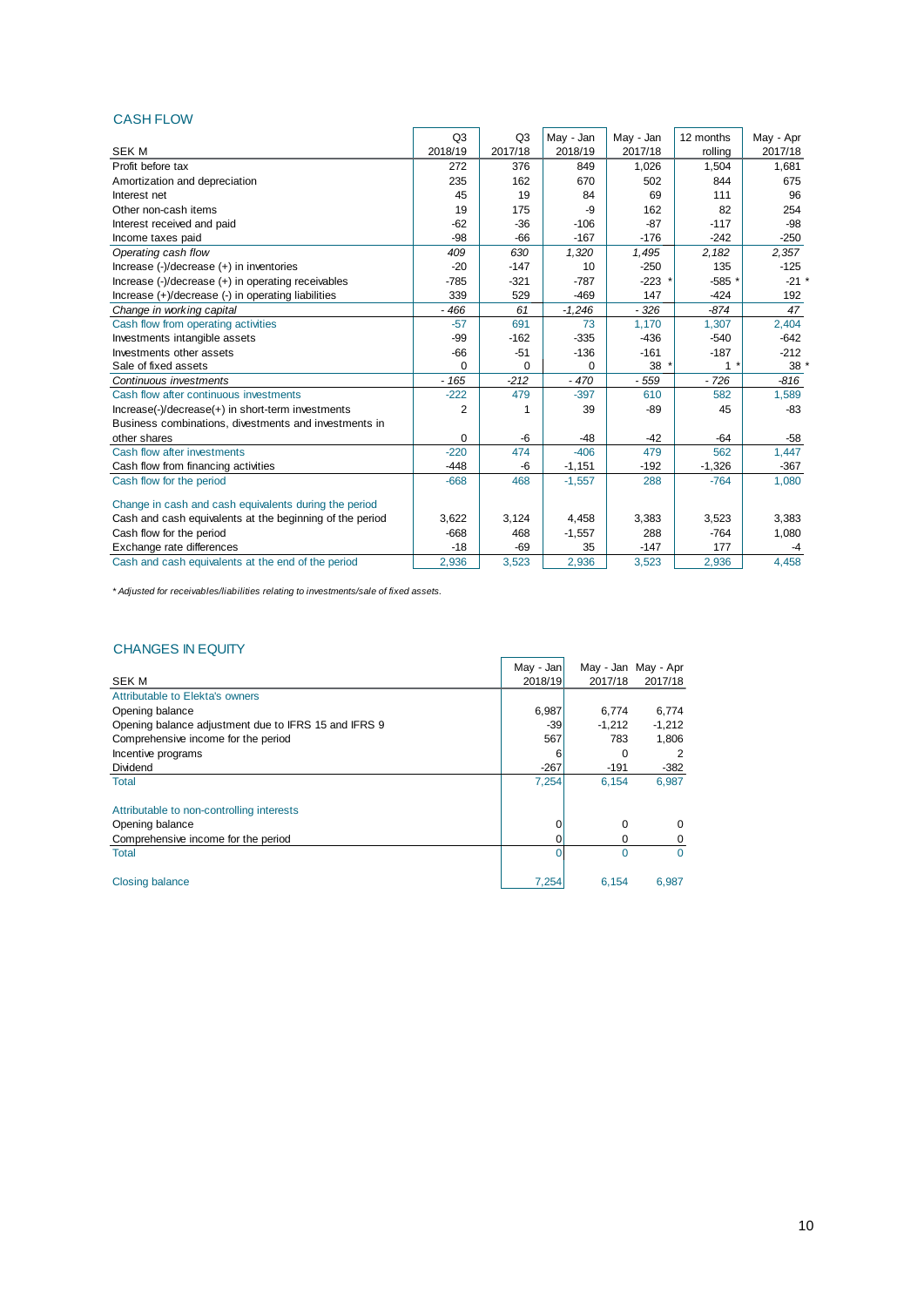# Accounting principles

This interim report is prepared, with regard to the Group, according to IAS 34 and the Swedish Annual Accounts Act and, with regard to the Parent Company, according to the Swedish Annual Accounts Act and RFR 2. The accounting principles applied are consistent with those presented in Note 1 of the Annual Report 2017/18, with exception for the accounting policies described below.

#### *New accounting principles*

Two new IFRS standards are effective as from January 1, 2018; IFRS 15 *Revenue from Customer Contracts* and IFRS 9 *Financial instruments*, and both these standards are applied since May 1, 2018. For IFRS 15 Elekta applies the full retrospective method and thus the prior year comparative period has been restated. IFRS 9 is applied retrospectively and the comparative period has not been restated.

#### *IFRS 15 Revenue from contracts with customers - revenue recognition*

Elekta's revenue is primarily derived from the sales of treatment solutions and oncology informatics including equipment used for radiation therapy, radiosurgery and brachytherapy as well as software products and related services.

Many of Elekta's products and services are sold on a stand-alone basis but are often included in bundled deals, which are arrangements where equipment, software and services may be included in the same contract. A bundled deal is treated as a project which is supported by a project team that coordinates the production, delivery and installation, which can occur at different stages.

In most contracts the transaction price consists of a fixed consideration which is clearly stated in the contract and the products are usually sold without a right of return. In rare cases contracts can include variable consideration for which the value is estimated for revenue allocation purposes.

The allocation of the transaction price, including any discount, to the various goods and services (performance obligations) in a contract is performed based on the estimated stand-alone selling prices for the goods and services identified as performance obligations. As many items included in a bundled deal are also sold on a stand-alone basis, the stand-alone selling prices are based on observable prices in most cases. For items not sold on a stand-alone basis the stand-alone selling prices have been estimated using the best available market and internal data relating to those items.

Costs incurred to obtain a contract consist mainly of commissions, which are recognized at the time when the related revenue is recognized.

The timing for revenue recognition of the goods and services included in a bundled deal depends on their characteristics and when the control of each good or service is transferred to the customer.

#### *Treatment solutions*

Elekta sells treatment solutions including devices, software and service. Main devices are Leksell Gamma Knifes, Linear accelerators, MR linacs and Afterloaders. Software licenses consist mainly of Oncology informatics systems (OIS) and Treatment planning systems (TPS). Services include maintenance and support relating to equipment, software, training and installation services. Most bundled deals include at least one device, software licenses, installation, service and training. Revenue recognition for these deals is linked to when control for each identified performance obligation is transferred to the customer, which for a standard contract happens at different stages over a longer period, usually up to six months depending on the geographical market.

#### *Devices*

In a standard contract, the control is considered to be transferred when the device is delivered to the customer's site and installation is started. At this time, risk and rewards are transferred, the customer has physical possession of the unit and Elekta has the right to payment for the equipment delivered.

#### *Software*

For software licenses control is considered to be transferred and revenue is recognized when the licenses are made available to the customer, which is usually at the time of acceptance of the software.

#### *Service*

For service agreements, control is considered to be transferred over time and revenue is recognized on a straightline basis over the contractual term of the arrangement or the expected period during which the specified services will be performed. Maintenance and support agreements relating to software products are generally renewed on an annual basis. Installation services and training with low values and which span over a limited time are considered non-material and revenue is recognized when the related device reaches the stage of technical acceptance.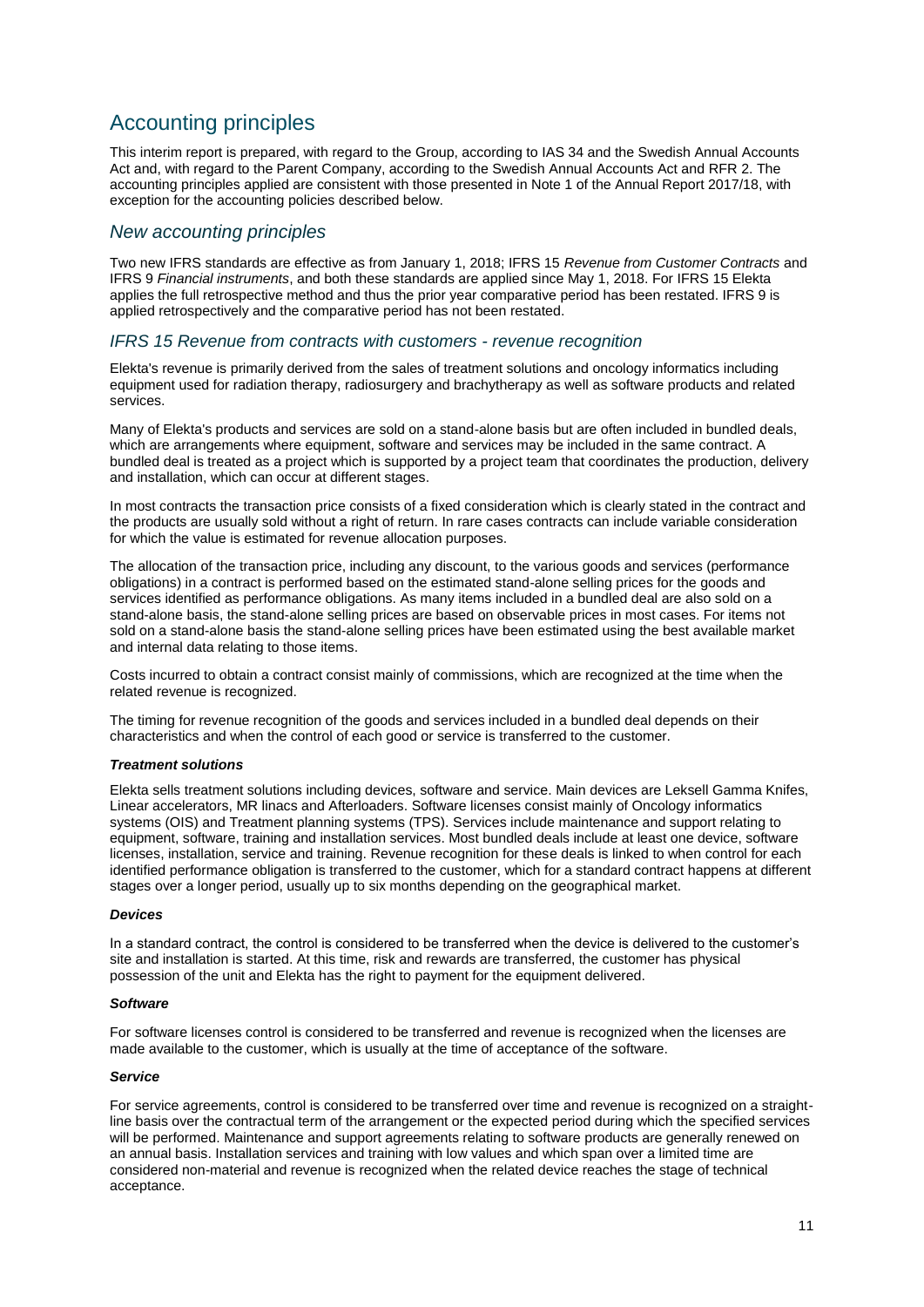Changes to the goods and services included in an arrangement and the amounts allocated to each item could affect the timing and amount of revenue recognition. Revenue recognition also depends on the timing of shipment, readiness of the customer's site, availability of products and for some contracts, customer acceptance terms. If shipments or installations are not made on scheduled timelines or if the products are not accepted by the customer in a timely manner, revenues may differ from expectations.

Revenue recognition does often not coincide with invoicing to, and payments from, customers. Payment terms or conditions for projects may differ between contracts and regions, but in a standard Elekta contract partial payments will be due upon certain events, such as order receipt, shipment and acceptance. In a standard project, amounts invoiced in accordance with an invoicing plan are reported as accounts receivable and as a contract liability included in advances from customers if performance obligations are not yet satisfied and revenue cannot be recognized. Amounts that have been recognized as revenue, but for which Elekta has not yet the right to invoice according to the invoicing plan agreed, are reported as contract assets and included in accrued income. For service contracts the agreed consideration is invoiced and paid in advance in most markets. When there is a contract agreed and invoiced to the customer, Elekta usually has the right to payment even if the performance obligations are still to be satisfied. Therefore, a receivable is accounted for with a corresponding contract liability reported as deferred income.

#### *IFRS 9 - Financial instruments*

IFRS 9 comprises classification, measurement and impairment of financial instruments as well as hedge accounting. The financial effects for Elekta from the transition to IFRS 9 are limited and relate to the introduction of an expected credit loss model for impairment of financial assets that replaces the previously used incurred loss model. An expected credit loss is to be calculated for all outstanding amounts based on historical experiences and expectations about the future. The main effect relates to the calculation of bad debt losses, as the provision for expected losses comprises all financial receivables, including those that are not yet due. Applying the expected credit loss model, the provision for bad debt will increase or decrease based on the outstanding value of financial assets. The financial effect from the application of expected credit loss model mainly affects the value of trade receivables and accrued project income and is presented in the schedule below.

IFRS 9 also introduces a new model for classification and related measurement of financial instruments. Elekta has reviewed all financial instruments in order to classify these according to the new standard and the following main categories have been identified:

*Excess liquidity investments* such as money market funds and tradeable securities are held in a portfolio managed on a fair value basis and are classified as financial assets at Fair Value through Profit and Loss.

*Trade receivables* are in general held with the objective to collect contractual cash flows and therefore fulfill the requirements for being classified into the Hold To Collect business model with valuation at amortized cost. In some countries Elekta holds trade receivables that may be sold and are managed within a business model with the objective to realize cash flows through both collection of contractual cash flows and sale of the asset. These trade receivables are valued at Fair Value through Other Comprehensive Income.

The reclassification of assets does not result in any material changes in valuation of assets at the transition date.

Hedge accounting is applied in accordance with IFRS 9 and hedging relationships existing at the transition date qualified for hedge accounting under IFRS 9 as well as under the previous standard, IAS 39. In general, IFRS 9, more closely than the previous standard, aligns the hedge accounting rules to the risk management objectives of a company. Elekta applies hedge accounting for the hedging of foreign currency risks and from time to time also for hedging interest rate risks. The application of hedge accounting according to IFRS 9 has no financial effects at the transition date.

## *Effects of future accounting standards*

IFRS 16 Leases: comes into effect from 2019, and requires assets and liabilities relating to all lease arrangements, with a few exceptions, to be recognized in the Balance Sheet. This recognition is based on the view that the lessee has a right to use an asset for a specific period of time and a simultaneous obligation to pay for that right. IFRS 16 replaces IAS 17 Leases and the associated interpretation statements IFRIC 4, SIC-15 and SIC-27. The Standard is applicable to financial years beginning 1 January 2019 or later, and the company will not be using prospective adoption. This Standard is endorsed by the EU. The standard will primarily affect recognition of the group's operating leases. The present value of lease obligations will be measured and reported as a noncurrent asset and corresponding interest-bearing liability in the Balance Sheet. In the Income Statement, lease payments will be replaced with depreciation and interest expenses. This change means that total assets and operating profit will increase, which will affect various key indicators. Elekta has initiated a project to review the group's lease arrangements. The impacts on the Balance Sheet and Income Statement have not yet been quantified.

Other new or revised standards and interpretations, not yet applied, are not considered to have a material impact on the Elekta Group's financial statements.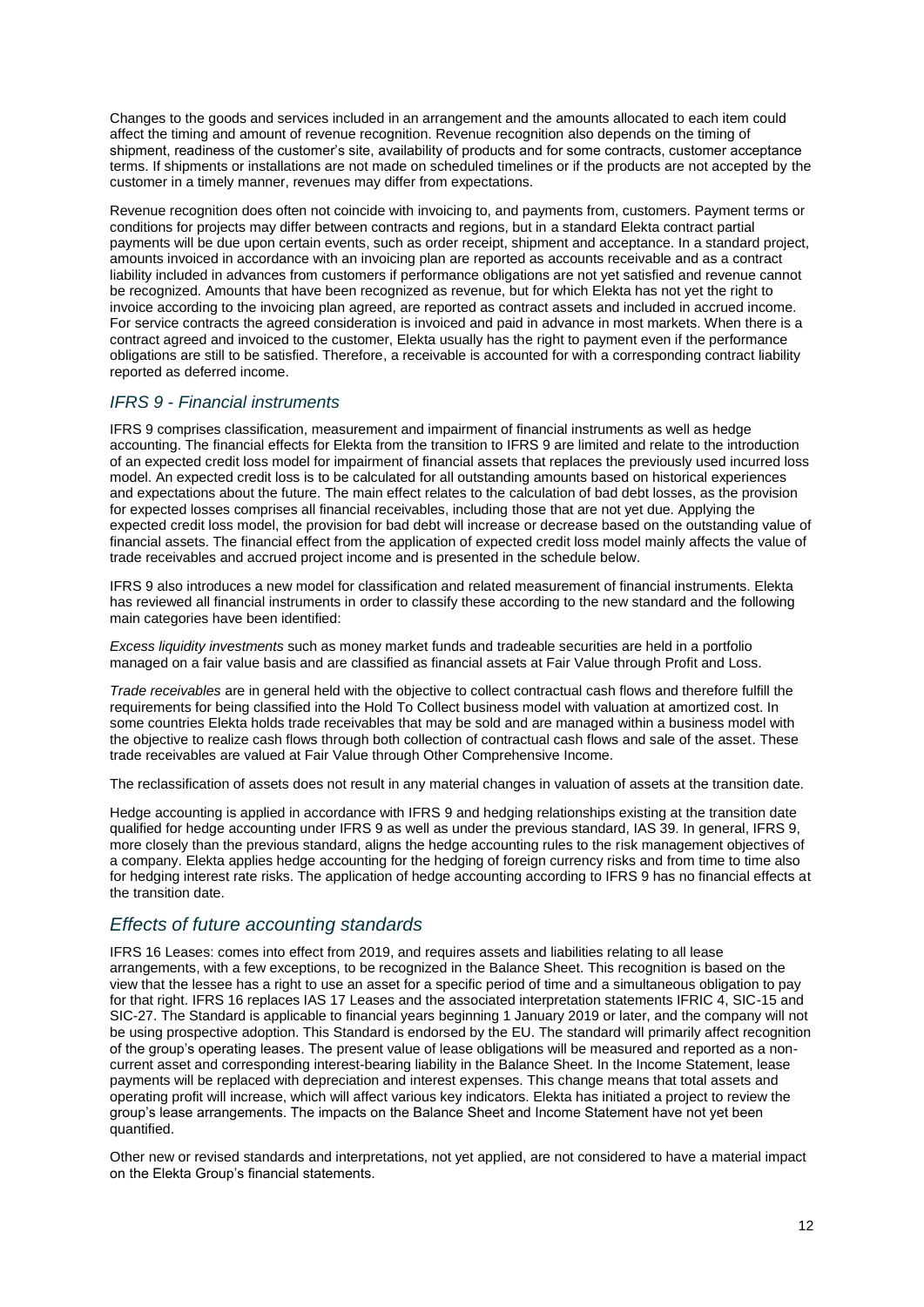## *Effects from the implementation of IFRS 15 and IFRS 9*

The net balance effect from the transition to IFRS 15 was reported in equity with SEK - 987 M as per May 1, 2018 and SEK -1,212 M at the beginning of the comparative year. The transition to IFRS 9 has affected the opening balance of fiscal year 2018/19 and the impact on equity is SEK - 39 M.

The one-time effect reported in equity from the implementation of the standards is mainly relating to IFRS 15 and the timing for revenue recognition of treatment solutions. According to IFRS 15 revenue recognition should occur at the time of transfer of control to the customer, which according to Elekta's assessment is when the treatment solution is ready for installation at the customer's site. Prior to the implementation of IFRS 15, revenue recognition for treatment solutions occurred when risks and rewards were transferred to the customer, which is normally at the time of shipment. The financial impact reported in equity on transition primarily depended on the number of treatment solutions that was shipped but not yet being installed at the customer's site at this point in time. Other less significant financial effects from the transition relate to changes in the allocation of the transaction price to various performance obligations. The effects from the implementation of IFRS 15 and IFRS 9 are further described below.

#### EFFECTS FROM IFRS 15 AND IFRS 9 ON CONSOLIDATED BALANCE SHEET

|                                     |          | Opening balance 2017/18 |          |          | Closing balance 2017/18 | Opening balance 2018/19 |          |                |          |
|-------------------------------------|----------|-------------------------|----------|----------|-------------------------|-------------------------|----------|----------------|----------|
|                                     |          |                         |          |          |                         |                         |          |                |          |
|                                     | Reported |                         | Restated | Reported |                         | Restated                | Restated |                | Adjusted |
|                                     | Apr 30,  | Adj.                    | Apr 30,  | Apr 30,  | Adj.                    | Apr 30,                 | Apr 30,  | Adj.           | May 1,   |
| <b>SEK M</b>                        | 2017     | IFRS 15                 | 2017     | 2018     | IFRS 15                 | 2018                    |          | 2018 IFRS 9    | 2018     |
| Non-current assets                  |          |                         |          |          |                         |                         |          |                |          |
| Deferred tax assets                 | 375      | 91                      | 466      | 267      | 83                      | 350                     | 350      | 10             | 360      |
| <b>Financial assets</b>             | 308      |                         | 308      | 261      |                         | 261                     | 261      |                | 261      |
| <b>Current assets</b>               |          |                         |          |          |                         |                         |          |                |          |
| Inventories                         | 936      | 1,384                   | 2,320    | 1,121    | 1,439                   | 2,560                   | 2,560    |                | 2,560    |
| Accounts receivable                 | 3,726    |                         | 3,726    | 3,402    |                         | 3,402                   | 3,402    | $-25$          | 3,377    |
| Accrued income                      | 1,640    | $-789$                  | 851      | 1,601    | $-441$                  | 1,160                   | 1,160    | $-24$          | 1,136    |
| Other current receivables           | 802      | 134                     | 936      | 846      | 222                     | 1,068                   | 1,068    |                | 1,068    |
| <b>Total assets</b>                 | 20,950   | 820                     | 21,770   | 22,457   | 1,303                   | 23,760                  | 23,760   | $-39$          | 23,721   |
|                                     |          |                         |          |          |                         |                         |          |                |          |
| Total equity                        | 6,774    | $-1,212$                | 5,562    | 7,975    | $-987$                  | 6,987                   | 6,987    | $-39$          | 6,948    |
| Non-current liabilities             |          |                         |          |          |                         |                         |          |                |          |
| Deferred tax liabilities            | 778      | $-225$                  | 553      | 693      | $-182$                  | 511                     | 511      |                | 511      |
| <b>Current liabilities</b>          |          |                         |          |          |                         |                         |          |                |          |
| Advances from customers             | 2,531    | 2,680                   | 5,211    | 2,575    | 2,741                   | 5,316                   | 5,316    |                | 5,316    |
| Prepaid income                      | 1,874    | 1                       | 1,875    | 2,053    | $-63$                   | 1,990                   | 1,990    | $\blacksquare$ | 1,990    |
| Accrued expenses                    | 1,875    | $-398$                  | 1,477    | 1,854    | $-192$                  | 1,662                   | 1,662    | ٠              | 1,662    |
| Short-term provisions               | 231      | $-26$                   | 205      | 201      | $-15$                   | 186                     | 186      |                | 186      |
| <b>Total equity and liabilities</b> | 20,950   | 820                     | 21,770   | 22,457   | 1,303                   | 23,760                  | 23,760   | $-39$          | 23,721   |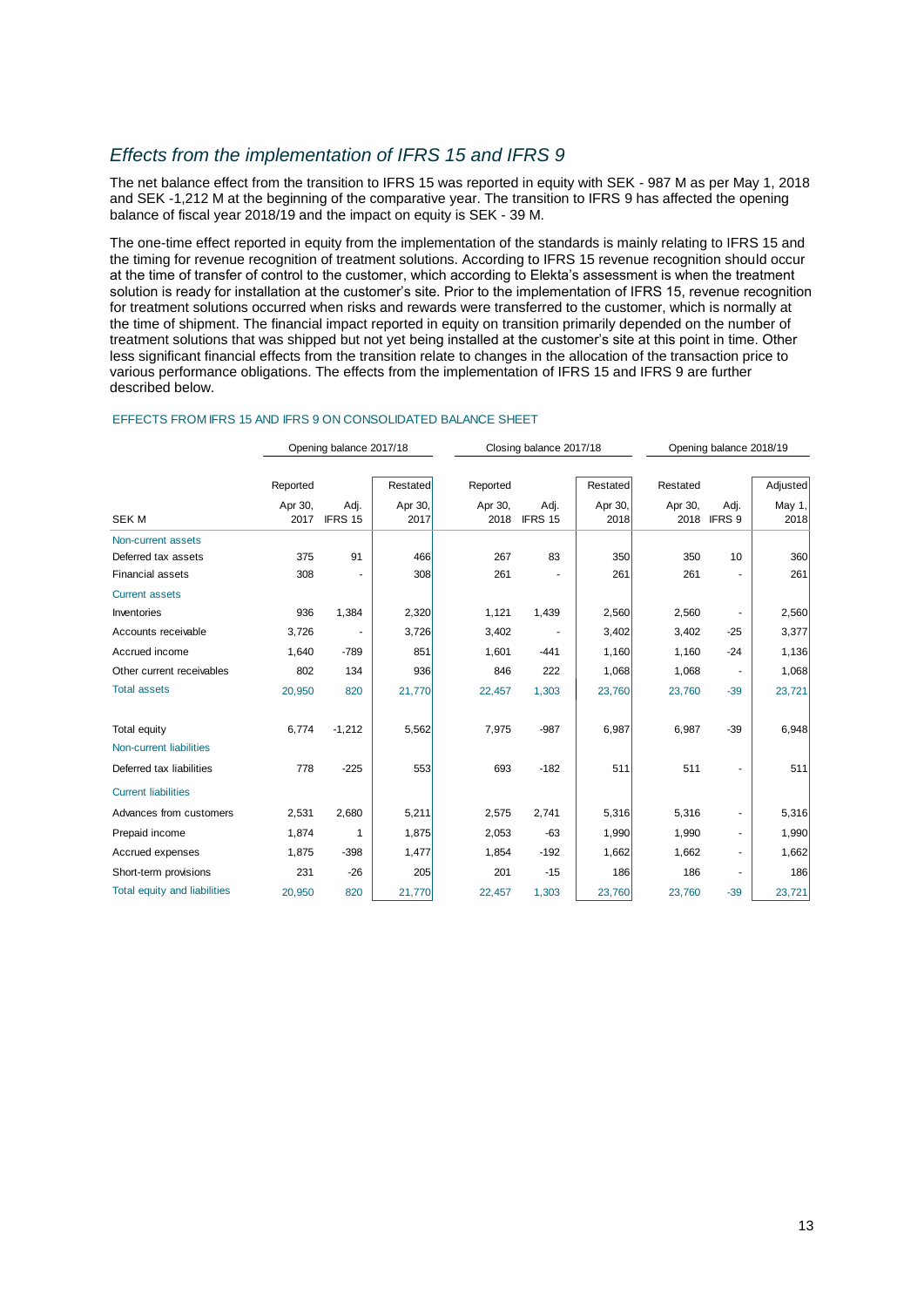|                              | Q1 2017/18 |                          |          |          | Q2 2017/18 |          |          | Q3 2017/18               |          | Q4 2017/18 |             |          |
|------------------------------|------------|--------------------------|----------|----------|------------|----------|----------|--------------------------|----------|------------|-------------|----------|
|                              |            |                          |          |          |            |          |          |                          |          |            |             |          |
|                              |            |                          |          |          |            |          |          |                          |          |            |             |          |
| <b>SEK M</b>                 | Reported   | Adj.                     | Restated | Reported | Adj.       | Restated | Reported | Adj.                     | Restated | Reported   | Adj.        | Restated |
| Non-current assets           |            |                          |          |          |            |          |          |                          |          |            |             |          |
| Deferred tax assets          | 290        | 124                      | 415      | 310      | 131        | 441      | 260      | 98                       | 358      | 267        | 83          | 350      |
| <b>Current assets</b>        |            |                          |          |          |            |          |          |                          |          |            |             |          |
| <b>Inventories</b>           | 1,076      | 1,164                    | 2,240    | 1,102    | 1,253      | 2,355    | 1,243    | 1,265                    | 2,508    | 1,121      | 1,439       | 2,560    |
| Accounts receivable          | 3,032      | $\overline{\phantom{a}}$ | 3,032    | 3,120    |            | 3,120    | 3,505    | $\overline{\phantom{a}}$ | 3,505    | 3,402      |             | 3,402    |
| Accrued income               | 1,467      | $-570$                   | 897      | 1,545    | $-533$     | 1,012    | 1,177    | $-408$                   | 769      | 1,601      | $-441$      | 1,160    |
| Other current receivables    | 878        | 148                      | 1,026    | 917      | 155        | 1,072    | 926      | 184                      | 1,110    | 846        | 222         | 1,068    |
| <b>Total assets</b>          | 19,659     | 866                      | 20,525   | 20,152   | 1,006      | 21,158   | 20,617   | 1,139                    | 21,756   | 22,457     | 1,303       | 23,760   |
|                              | 6,511      | $-956$                   | 5,555    | 6,734    | $-919$     | 5,815    | 7,040    | $-886$                   | 6,154    | 7,975      | $-987$      | 6,987    |
| Total equity                 |            |                          |          |          |            |          |          |                          |          |            |             |          |
| Non-current liabilities      |            |                          |          |          |            |          |          |                          |          |            |             |          |
| Deferred tax liabilities     | 668        | $-134$                   | 534      | 669      | $-115$     | 554      | 593      | $-138$                   | 455      | 693        | $-182$      | 511      |
| <b>Current liabilities</b>   |            |                          |          |          |            |          |          |                          |          |            |             |          |
| Advances from customers      | 2,537      | 2,324                    | 4.861    | 2,440    | 2,280      | 4,720    | 2,643    | 2,382                    | 5,025    |            | 2,575 2,741 | 5,316    |
| Prepaid income               | 1.704      | $-50$                    | 1,653    | 1,764    | 10         | 1.774    | 1,830    | $-7$                     | 1.823    | 2,053      | $-63$       | 1,990    |
| Accrued expenses             | 1.611      | $-297$                   | 1,314    | 1,742    | $-232$     | 1,510    | 1,688    | $-197$                   | 1.491    | 1,854      | $-192$      | 1,662    |
| Short-term provisions        | 196        | $-21$                    | 175      | 172      | $-18$      | 154      | 140      | $-15$                    | 125      | 201        | $-15$       | 186      |
| Total equity and liabilities | 19,659     | 866                      | 20,525   | 20,152   | 1,006      | 21,158   | 20,617   | 1,139                    | 21,756   | 22,457     | 1,303       | 23,760   |

#### EFFECTS FROM IFRS 15 RESTATEMENT ON CONSOLIDATED BALANCE SHEET

#### EFFECTS FROM IFRS 15 RESTATEMENT ON CONSOLIDATED INCOME STATEMENT AND STATEMENT OF COMPREHENSIVE INCOME

|                                                                    | Q1 2017/18        |       |            | Q2 2017/18    |       | Q3 2017/18 |               | Q4 2017/18               |            |            | May - Apr 2017/18 |            |              |       |              |
|--------------------------------------------------------------------|-------------------|-------|------------|---------------|-------|------------|---------------|--------------------------|------------|------------|-------------------|------------|--------------|-------|--------------|
|                                                                    |                   |       |            |               |       |            |               |                          |            |            |                   |            |              |       |              |
| SEK M                                                              | Reported Adj.     |       | Restated   | Reported Adj. |       | Restated   | Reported Adj. |                          | Restated   | Reported   | Adj.              | Restated   | Reported     | Adj.  | Restated     |
| Net sales                                                          | 2,169             | 335   | 2,504      | 2,802         | 101   | 2,903      | 2,747         | 9                        | 2.756      | 3,614      | $-205$            | 3,409      | 11,333       | 240   | 11,573       |
| Cost of products sold                                              | $-1,250$          | $-92$ | $-1,343$   | $-1,620$      | $-25$ | $-1,645$   | $-1,595$      | 34                       | $-1,561$   | $-2.120$   | 150               | $-1,970$   | $-6.584$     | 67    | $-6,517$     |
| Gross income                                                       | 919               | 243   | 1.162      | 1,183         | 76    | 1,259      | 1,153         | 43                       | 1.196      | 1.494      | $-55$             | 1.439      | 4,748        | 307   | 5,056        |
| Operating result                                                   | 38                | 243   | 281        | 365           | 76    | 441        | 366           | 43                       | 409        | 769        | $-55$             | 714        | 1,538        | 307   | 1,845        |
| Operating margin                                                   | 2%                | ٠     | 11%        | 13%           | ٠     | 15%        | 13%           | $\overline{\phantom{a}}$ | 15%        | 21%        | ۰.                | 21%        | 14%          | ж.    | 16%          |
| Income taxes                                                       | 0                 | $-44$ | $-44$      | $-84$         | $-18$ | $-102$     | $-25$         | -9                       | $-34$      | $-166$     | 13                | $-153$     | $-276$       | $-57$ | $-333$       |
| Net income                                                         | $-1$              | 199   | 199        | 247           | 58    | 305        | 308           | 34                       | 342        | 544        | $-42$             | 502        | 1,099        | 249   | 1,348        |
| Total comprehensive income<br>for the period<br>Earnings per share | $-265$            | 256   | $-9$       | 410           | 37    | 447        | 312           | 32                       | 345        | 1.123      | $-101$            | 1.023      | 1.581        | 225   | 1,806        |
| before/after dilution, SEK                                         | $0.00 \quad 0.52$ |       | 0.52       | $0.65$ $0.15$ |       | 0.80       | 0.81          | 0.09                     | 0.90       | 1.42       | $-0.11$           | 1.31       | 2.88         | 0.65  | 3.53         |
| <b>EBITA</b><br>EBITA margin                                       | 177<br>8%         | 243   | 420<br>17% | 491<br>18%    | 76    | 566<br>20% | 491<br>18%    | 43                       | 534<br>19% | 903<br>25% | $-55$             | 848<br>25% | 2,062<br>18% | 307   | 2,369<br>20% |

# Exchange rates

| Country              | Currency   |                      | Average rate         |          | <b>Closing rate</b> |                 |         |                                      |       |  |
|----------------------|------------|----------------------|----------------------|----------|---------------------|-----------------|---------|--------------------------------------|-------|--|
|                      |            | May - Jan<br>2018/19 | May - Jan<br>2017/18 | Change * | Jan 31.<br>2019     | Jan 31.<br>2018 | Apr 30. | Change *<br>2018 12 months Change ** |       |  |
| Euroland             | <b>EUR</b> | 10.343               | 9.702                | 7%       | 10.373              | 9.787           | 10.509  | 6%                                   | $-1%$ |  |
| <b>Great Britain</b> | 1 GBP      | 11.663               | 10.962               | 6%       | 11.837              | 11.166          | 11.942  | 6%                                   | $-1%$ |  |
| Japan                | 1 JPY      | 0.080                | 0.075                | 8%       | 0.083               | 0.072           | 0.079   | 15%                                  | 5%    |  |
| <b>United States</b> | 1 USD      | 8.946                | 8.322                | 7%       | 9.017               | 7.870           | 8.664   | 15%                                  | 4%    |  |

*\* January 31, 2019 vs January 31, 2018*

*\*\*January 31, 2019 vs April 30, 2018*

For Group companies with functional currency other than Swedish kronor, order intake and income statements are translated at average exchange rates for the reporting period, while order backlog and balance sheets are translated at closing exchange rates.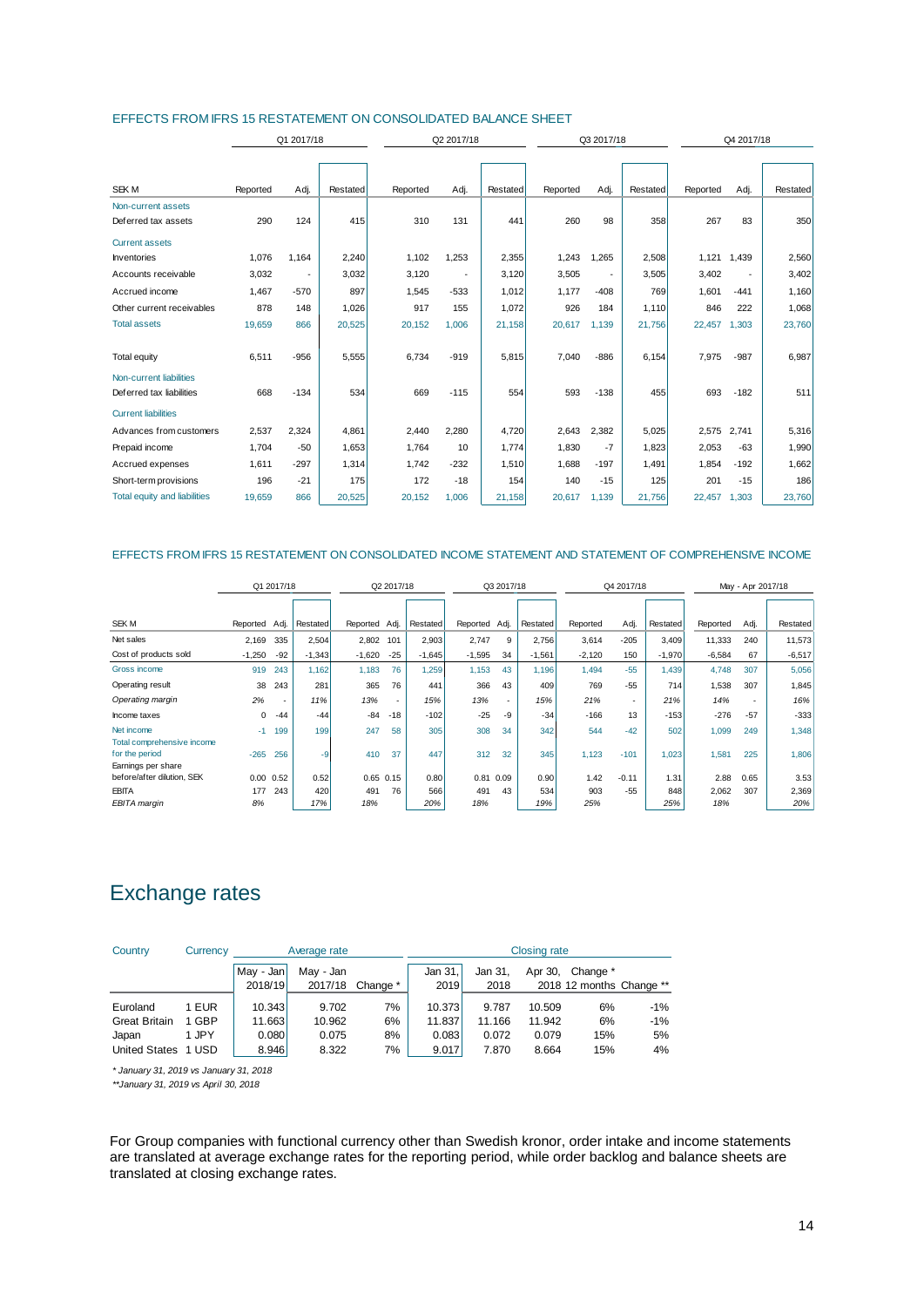# Segment reporting

Elekta applies geographical segmentation. Order intake, net sales and contribution margin for respective regions are reported to Elekta's CFO and CEO (chief operating decision makers). The regions' expenses are directly attributable to the respective region reported including cost of products sold. Global costs for R&D, marketing, management of product supply centers and Parent Company are not allocated per region. Currency exposure is concentrated to product supply centers. The majority of exchange differences in operations are reported in global costs.

| May - Jan 2018/19       |               | Europe,     |              |                          |             |           |
|-------------------------|---------------|-------------|--------------|--------------------------|-------------|-----------|
|                         | North and     | Middle East |              | Other/                   |             | % of      |
| <b>SEKM</b>             | South America | and Africa  | Asia Pacific | Group-wide               | Group total | net sales |
| Net sales               | 3,297         | 3,395       | 2,777        |                          | 9,468       |           |
| Regional expenses       | $-2,126$      | $-2,204$    | $-1,948$     |                          | $-6,278$    | 66%       |
| Contribution margin     | 1,171         | 1,191       | 828          |                          | 3,190       | 34%       |
| Contribution margin, %  | 36%           | 35%         | 30%          |                          |             |           |
| Global costs            |               |             |              | $-2,249$                 | $-2,249$    | 24%       |
| <b>Operating result</b> | 1,171         | 1,191       | 828          | $-2,249$                 | 941         | 10%       |
| Net financial items     |               |             |              | $-92$                    | $-92$       |           |
| Profit before tax       | 1,171         | 1,191       | 828          | $-2,341$                 | 849         |           |
| May - Jan 2017/18       |               | Europe,     |              |                          |             |           |
|                         | North and     | Middle East |              | Other/                   |             | % of      |
| <b>SEKM</b>             | South America | and Africa  | Asia Pacific | Group-wide               | Group total | net sales |
| Net sales               | 2,890         | 2,880       | 2,394        | $\overline{a}$           | 8,164       |           |
| Regional expenses       | $-1,762$      | $-1,844$    | $-1,620$     |                          | $-5,225$    | 64%       |
| Contribution margin     | 1,128         | 1,036       | 773          |                          | 2,939       | 36%       |
| Contribution margin, %  | 39%           | 36%         | 32%          |                          |             |           |
| Global costs            |               |             |              | $-1,808$                 | $-1,808$    | 22%       |
| <b>Operating result</b> | 1,128         | 1,036       | 773          | $-1,808$                 | 1,131       | 14%       |
| Net financial items     |               |             |              | -105                     | $-105$      |           |
| Profit before tax       | 1,128         | 1,036       | 773          | $-1.913$                 | 1.026       |           |
| May - Apr 2017/18       |               | Europe,     |              |                          |             |           |
|                         | North and     | Middle East |              | Other/                   |             | % of      |
| <b>SEKM</b>             | South America | and Africa  | Asia Pacific | Group-wide               | Group total | net sales |
| Net sales               | 3,888         | 4,345       | 3,340        |                          | 11,573      |           |
| Regional expenses       | $-2,375$      | $-2,783$    | $-2,294$     | $\overline{\phantom{a}}$ | $-7,452$    | 64%       |
| Contribution margin     | 1,513         | 1,562       | 1,046        |                          | 4,121       | 36%       |
| Contribution margin, %  | 39%           | 36%         | 31%          |                          |             |           |
| Global costs            |               |             |              | $-2,276$                 | $-2,276$    | 20%       |
| <b>Operating result</b> | 1,513         | 1,562       | 1,046        | $-2,276$                 | 1,845       | 16%       |
| Net financial items     |               |             |              | $-164$                   | $-164$      |           |
| Profit before tax       | 1,513         | 1,562       | 1,046        | $-2,440$                 | 1,681       |           |
| 12 months rolling       |               | Europe,     |              |                          |             |           |
|                         | North and     | Middle East |              | Other/                   |             | % of      |
| <b>SEK M</b>            | South America | and Africa  | Asia Pacific | Group-wide               | Group total | net sales |
| Net sales               | 4,294         | 4,860       | 3,723        | ÷,                       | 12,877      |           |
| Regional expenses       | $-2,739$      | $-3,143$    | $-2,622$     |                          | $-8,503$    | 66%       |
| Contribution margin     | 1,555         | 1,717       | 1,101        |                          | 4,373       | 34%       |
| Contribution margin, %  | 36%           | 35%         | 30%          |                          |             |           |
| Global costs            |               |             |              | $-2,717$                 | $-2,717$    | 21%       |

Elekta's operations are characterized by significant quarterly variations in volumes and product mix, which have a direct impact on net sales and profits. This is accentuated when the operation is split into segments, as is the impact of currency fluctuations between the years.

Operating result 1,555 1,717 1,101 -2,717 1,656 13%<br>
Net financial items 13%

Profit before tax **1,555** 1,717 1,101 -2,868 1,504

Net financial items<br>
Profit before tax 1,555 1,717 1,101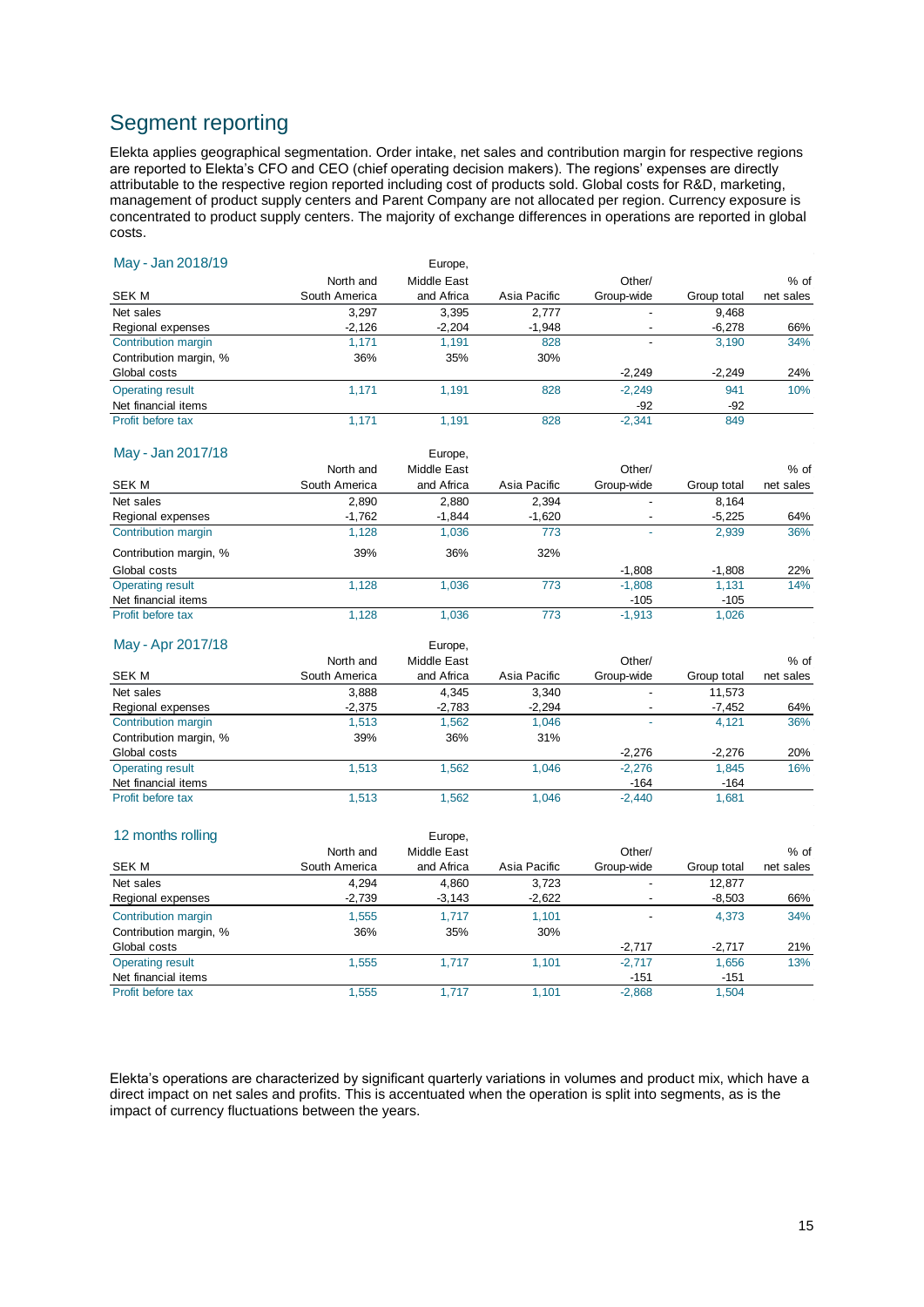# Net sales by product type

| Q3 2018/19        |               | Europe,            |                         |                          |             |
|-------------------|---------------|--------------------|-------------------------|--------------------------|-------------|
|                   | North and     | <b>Middle East</b> |                         | Other/                   |             |
| SEK M             | South America | and Africa         |                         | Asia Pacific Group-wide  | Group total |
| Solutions         | 661           | 684                | 704                     | $\overline{\phantom{a}}$ | 2,049       |
| Service           | 584           | 419                | 268                     |                          | 1,270       |
| Total             | 1,245         | 1,103              | 972                     |                          | 3,320       |
| Q3 2017/18        |               | Europe,            |                         |                          |             |
|                   | North and     | <b>Middle East</b> |                         | Other/                   |             |
| <b>SEKM</b>       | South America | and Africa         |                         | Asia Pacific Group-wide  | Group total |
| Solutions         | 483           | 514                | 632                     | $\blacksquare$           | 1,629       |
| Service           | 497           | 384                | 246                     | ä,                       | 1,127       |
| Total             | 981           | 898                | 877                     |                          | 2,756       |
| May-Jan 2018/19   |               | Europe,            |                         |                          |             |
|                   | North and     | Middle East        |                         | Other/                   |             |
| <b>SEKM</b>       | South America | and Africa         | Asia Pacific Group-wide |                          | Group total |
| Solutions         | 1,586         | 2,141              | 1,958                   |                          | 5,685       |
| Service           | 1,711         | 1,254              | 819                     |                          | 3,783       |
| Total             | 3,297         | 3,395              | 2,777                   |                          | 9,468       |
| May-Jan 2017/18   |               | Europe,            |                         |                          |             |
|                   | North and     | Middle East        |                         | Other/                   |             |
| <b>SEKM</b>       | South America | and Africa         |                         | Asia Pacific Group-wide  | Group total |
| Solutions         | 1,385         | 1,780              | 1,654                   | ÷,                       | 4,819       |
| Service           | 1,506         | 1,100              | 740                     | $\blacksquare$           | 3,345       |
| Total             | 2,890         | 2,880              | 2,394                   |                          | 8,164       |
| May-Apr 2017/18   |               | Europe,            |                         |                          |             |
|                   | North and     | Middle East        |                         | Other/                   |             |
| <b>SEKM</b>       | South America | and Africa         |                         | Asia Pacific Group-wide  | Group total |
| Solutions         | 1,877         | 2,831              | 2,346                   | $\overline{a}$           | 7,054       |
| Service           | 2,011         | 1,514              | 994                     | $\overline{\phantom{a}}$ | 4,519       |
| Total             | 3,888         | 4,345              | 3,340                   |                          | 11,573      |
|                   |               |                    |                         |                          |             |
| 12 months rolling |               | Europe,            |                         |                          |             |
|                   | North and     | Middle East        |                         | Other/                   |             |
| SEK M             | South America | and Africa         |                         | Asia Pacific Group-wide  | Group total |
| Solutions         | 2,078         | 3,192              | 2,650                   | $\frac{1}{2}$            | 7,920       |
| Service           | 2,216         | 1,668              | 1,073                   |                          | 4,957       |
| Total             | 4,294         | 4,860              | 3,723                   | L.                       | 12,877      |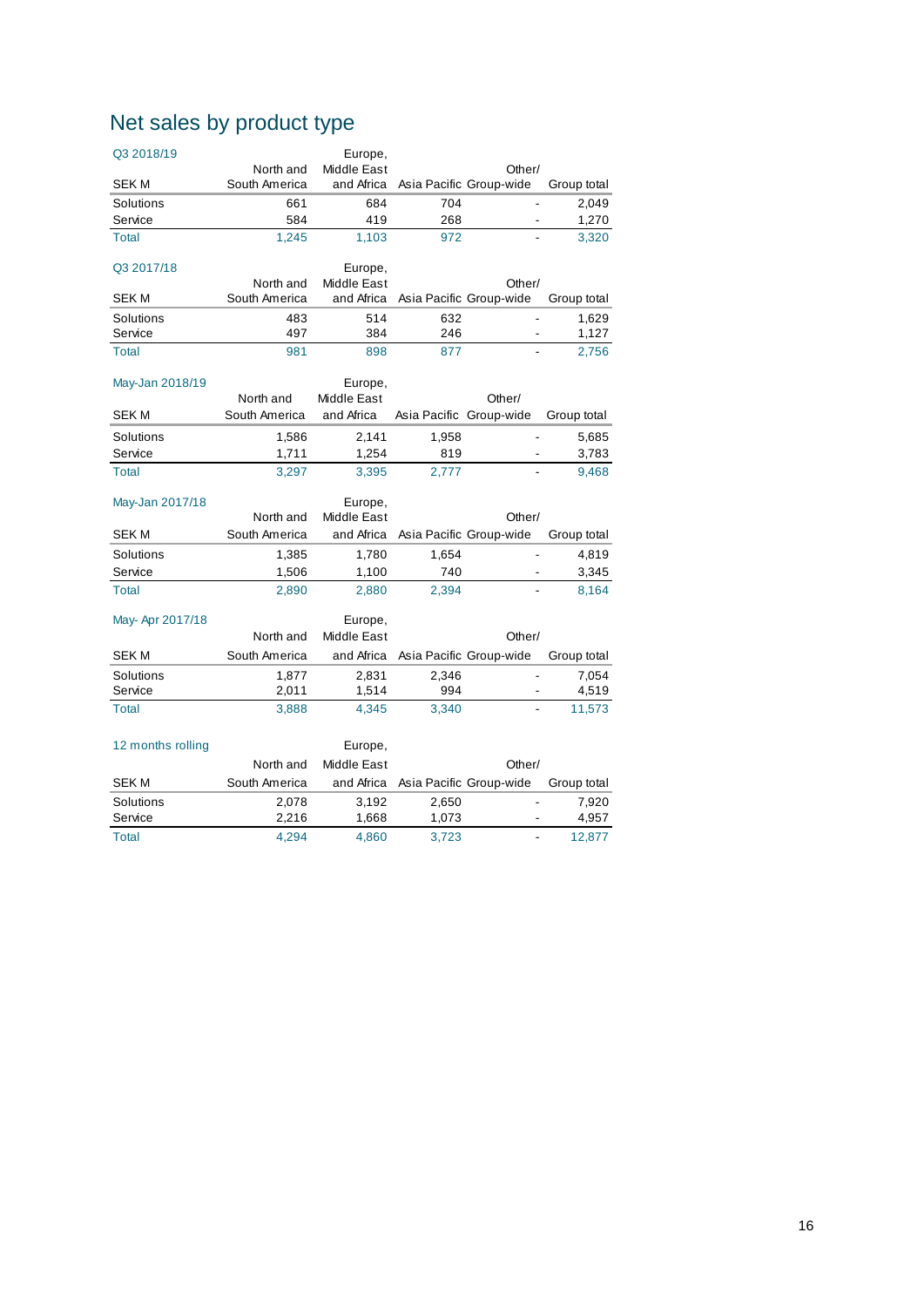# Financial instruments

The table below shows the fair value of the Group's financial instruments, for which fair value is different than carrying value. The fair value of all other financial instruments is assumed to correspond to the carrying value.

|                                         | Jan 31, 2019 |        |          | Jan 31, 2018 | Apr 30, 2018 |       |  |
|-----------------------------------------|--------------|--------|----------|--------------|--------------|-------|--|
|                                         | Carrying     | Fairl  | Carrying |              | Carrying     | Fair  |  |
| SEK M                                   | amount       | valuel | amount   | Fair value   | amount       | value |  |
| Long-term interest-bearing liabilities  | 4.463        | 4.471  | 4.180    | 4.196        | 4.369        | 4.372 |  |
| Short-term interest-bearing liabilities | 38           | 38I    | 883      | 883          | 975          | 975   |  |

The Group's financial assets and financial liabilities, which have been measured at fair value, have been categorized in the fair value hierarchy. The different levels are defined as follows:

- Level 1: Quoted prices on an active market for identical assets or liabilities
- Level 2: Other observable data than quoted prices included in Level 1, either directly (that is, price quotations) or indirectly (that is, obtained from price quotations)
- Level 3: Data not based on observable market data

#### FINANCIAL INSTRUMENTS MEASURED AT FAIR VALUE

| SEK M                                                           | Level | Jan 31,<br>2019 | Jan 31,<br>2018 | Apr 30,<br>2018 |
|-----------------------------------------------------------------|-------|-----------------|-----------------|-----------------|
|                                                                 |       |                 |                 |                 |
| <b>FINANCIAL ASSETS</b>                                         |       |                 |                 |                 |
| Financial assets measured at fair value through profit or loss: |       |                 |                 |                 |
| Derivative financial instruments – non-hedge accounting         | 2     | 61              | 45              | 111             |
| Short-term investments                                          |       | 45              | 89              | 83              |
| Derivatives used for hedging purposes:                          |       |                 |                 |                 |
| Derivative financial instruments – hedge accounting             | 2     | 16              | 148             | 59              |
| <b>Total financial assets</b>                                   |       | 122             | 282             | 253             |
| <b>FINANCIAL LIABILITIES</b>                                    |       |                 |                 |                 |
| Financial liabilities at fair value through profit or loss:     |       |                 |                 |                 |
| Derivative financial instruments – non-hedge accounting         | 2     | 11              | 46              | 27              |
| Contingent consideration                                        | 3     | 3               | 30              | 20              |
| Derivatives used for hedging purposes:                          |       |                 |                 |                 |
| Derivative financial instruments – hedge accounting             | 2     | 51              | 4               | 26              |
| <b>Total financial liabilities</b>                              |       | 65              | 81              | 73              |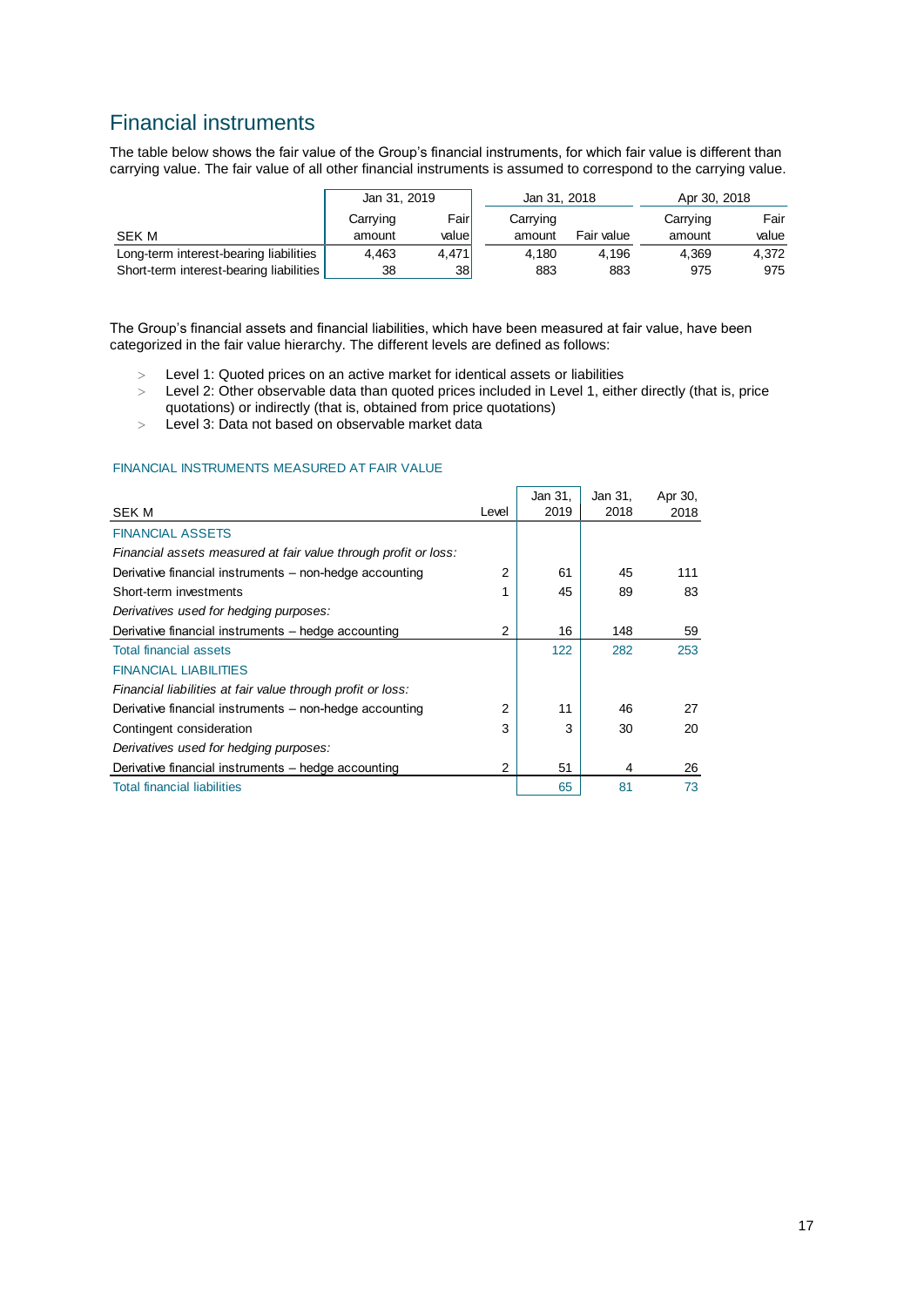#### KEY FIGURES

|                                   | May - Apr * | May - Apr * | May - Apr * | May - Apr *    | May - Apr | May - Jan | May - Jan |
|-----------------------------------|-------------|-------------|-------------|----------------|-----------|-----------|-----------|
|                                   | 2013/14     | 2014/15     | 2015/16     | 2016/17        | 2017/18   | 2017/18   | 2018/19   |
|                                   |             |             |             |                |           |           |           |
| Gross order intake, SEK M         | n/a         | 12,825      | 13,821      | 14,064         | 14,493    | 9,837     | 11,395    |
| Net sales, SEK M                  | 10,694      | 10,839      | 11,221      | 10,704         | 11,573    | 8,164     | 9,468     |
| Order backlog, SEK M              | 13,609      | 17,087      | 18,239      | 22,459         | 27,974    | 25,005    | 29,601    |
| Operating result, SEK M           | 1,727       | 937         | 423         | 598            | 1,845     | 1,131     | 941       |
| Operating margin, %               | 16          | 9           | 4           | 6              | 16        | 14        | 10        |
| Profit margin, %                  | 14          |             | 2           | 3              | 15        | 13        | 9         |
| Shareholders' equity, SEK M       | 6,257       | 6,646       | 6,412       | 6,774          | 6,987     | 6,154     | 7,254     |
| Capital employed, SEK M           | 10,743      | 12,678      | 11,360      | 12,046         | 12,331    | 11,216    | 11,756    |
| Net debt, SEK M                   | 2,239       | 2,768       | 2,677       | 1,889          | 803       | 1,450     | 1,521     |
| Operational cash conversion, %    | 60          | 126         | 111         | 145            | 95        | 72        | 5         |
| Average number of employees       | 3,631       | 3,679       | 3,677       | 3,581          | 3,702     | 3,692     | 3,757     |
|                                   |             |             |             |                |           |           |           |
|                                   | May - Apr * | May - Apr * | May - Apr * | May - Apr *    | May - Apr | May - Jan | May - Jan |
|                                   | 2013/14     | 2014/15     | 2015/16     | 2016/17        | 2017/18   | 2017/18   | 2018/19   |
| Return on shareholders' equity, % | 21          | 9           | 2           | $\overline{2}$ | 22        | 10        | 17        |
| Return on capital employed, %     | 17          | 9           |             | 5              | 17        | 10        | 15        |

\* Calculation based on IAS18.

#### DATA PER SHARE

| May - Jan |
|-----------|
| 2018/19   |
|           |
|           |
| 1.73      |
| 1.73      |
|           |
| $-1.06$   |
| $-1.06$   |
|           |
| 18.99     |
| 18.99     |
|           |
| 382,027   |
| 382,027   |
|           |
| 382,027   |
| 382,027   |
|           |

\* Calculation based on IAS18.

\*\*Number of registered shares at closing excluding treasury shares (1,541,368 per January 31, 2019).

#### DATA PER QUARTER

|                                    | 2016/17 * |       |       | 2017/18 |       |       |        | 2018/19 |       |
|------------------------------------|-----------|-------|-------|---------|-------|-------|--------|---------|-------|
| SEK M                              | Q3        | Q4    | Q1    | Q2      | Q3    | Q4    | Q1     | Q2      | Q3    |
| Gross order intake                 | 3,653     | 4.366 | 2,738 | 3.267   | 3,833 | 4,654 | 3,174  | 3.670   | 4.551 |
| Net sales                          | 2,673     | 3.715 | 2,504 | 2,903   | 2,756 | 3,409 | 2,819  | 3,330   | 3,320 |
| <b>EBITA</b>                       | 266       | 509   | 420   | 566     | 534   | 848   | 386    | 601     | 505   |
| Operating result<br>Cash flow from | 144       | 347   | 281   | 440     | 409   | 714   | 238    | 393     | 311   |
| operating activities               | 394       | 1.222 | 76    | 403     | 691   | 1,235 | $-381$ | 512     | $-57$ |

\* Calculation based on IAS18

#### ORDER INTAKE GROWTH BASED ON CONSTANT EXCHANGE RATES

|                                   | 2016/17 |       |    | 2017/18 |    |    |    | 2018/19 |                   |
|-----------------------------------|---------|-------|----|---------|----|----|----|---------|-------------------|
|                                   | Q3      | Q4    | Q1 | Q2      | Q3 | Q4 | Q1 | Q2      | Q3                |
| North and South America, %        | -6      | -19   | -6 | 14      | 15 | 10 | 23 | $-41$   | 16                |
| Europe, Middle East and Africa, % | 116     | $-32$ | -4 | -5      | -5 | 28 | 15 | 43      | 5                 |
| Asia Pacific, %                   |         | -5    |    | $-11$   | 33 | -9 |    | 18      | 20                |
| Group, %                          | 34      | $-20$ |    |         |    | 10 |    |         | $12 \overline{ }$ |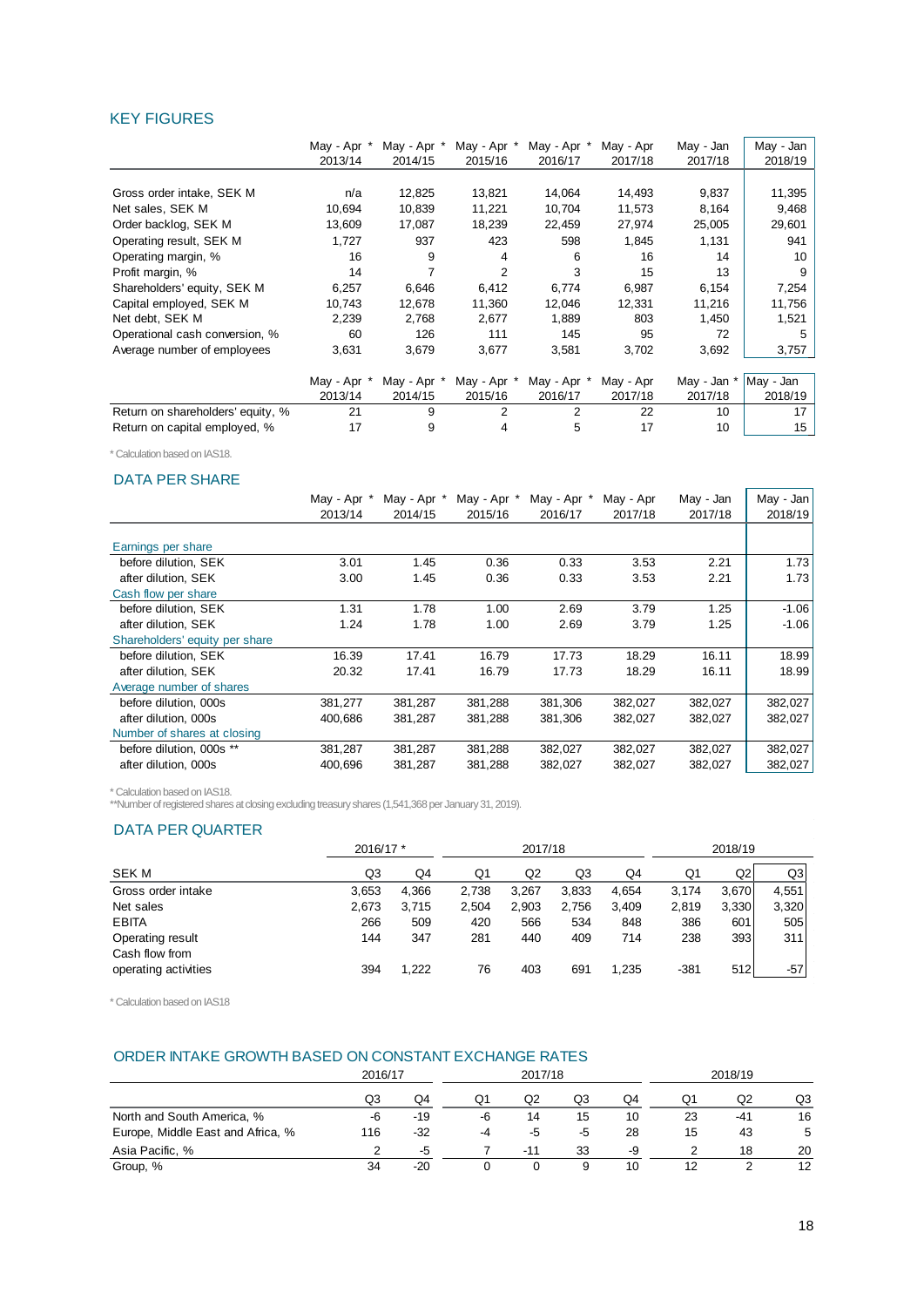## PARENT COMPANY

## INCOME STATEMENT AND STATEMENT OF COMPREHENSIVE INCOME

|                                   | May - Jan | May - Jan |
|-----------------------------------|-----------|-----------|
| SEK M                             | 2018/19   | 2017/18   |
| Operating expenses                | $-150$    | $-128$    |
| Financial net                     | 511       | 444       |
| Income after financial items      | 361       | 315       |
| Tax                               | 29        | 17        |
| Net income                        | 390       | 332       |
|                                   |           |           |
| Statement of comprehensive income |           |           |
| Net income                        | 390       | 332       |
| Other comprehensive income        |           |           |
| Total comprehensive income        | 390       | 332       |

## BALANCE SHEET

|                                            | Jan 31, | Apr 30,     |
|--------------------------------------------|---------|-------------|
| <b>SEK M</b>                               | 2019    | 2018        |
| Non-current assets                         |         |             |
| Intangible assets                          | 64      | 68          |
| Shares in subsidiaries                     | 2,239   | 2,239       |
| Receivables from subsidaries               | 2,386   | 2,411       |
| Other financial assets                     | 72      | 14          |
| Deferred tax assets                        | 29      | $\mathbf 0$ |
| Total non-current assets                   | 4,790   | 4,731       |
| <b>Current assets</b>                      |         |             |
| Receivables from subsidaries               | 3,033   | 3,468       |
| Other current receivables                  | 79      | 137         |
| Other short-term investments               | 45      | 83          |
| Cash and cash equivalents                  | 2,080   | 3,625       |
| <b>Total current assets</b>                | 5,236   | 7,312       |
| <b>Total assets</b>                        | 10,027  | 12,044      |
| Shareholders' equity                       | 2,928   | 2,823       |
| Non-current liabilities                    |         |             |
| Long-term interest-bearing liabilities     | 4,461   | 4,366       |
| Long-term liabilities to Group companies   | 0       | 39          |
| Long-term provisions                       | 9       | 9           |
| <b>Total non-current liabilities</b>       | 4,469   | 4,414       |
| <b>Current liabilities</b>                 |         |             |
| Short-term interest-bearing liabilities    | 0       | 959         |
| Short-term liabilities to Group companies  | 2,564   | 3,754       |
| Short-term provisions                      | 0       | 0           |
| Other current liabilities                  | 63      | 94          |
| <b>Total current liabilities</b>           | 2,629   | 4,807       |
| Total shareholders' equity and liabilities | 10,027  | 12,044      |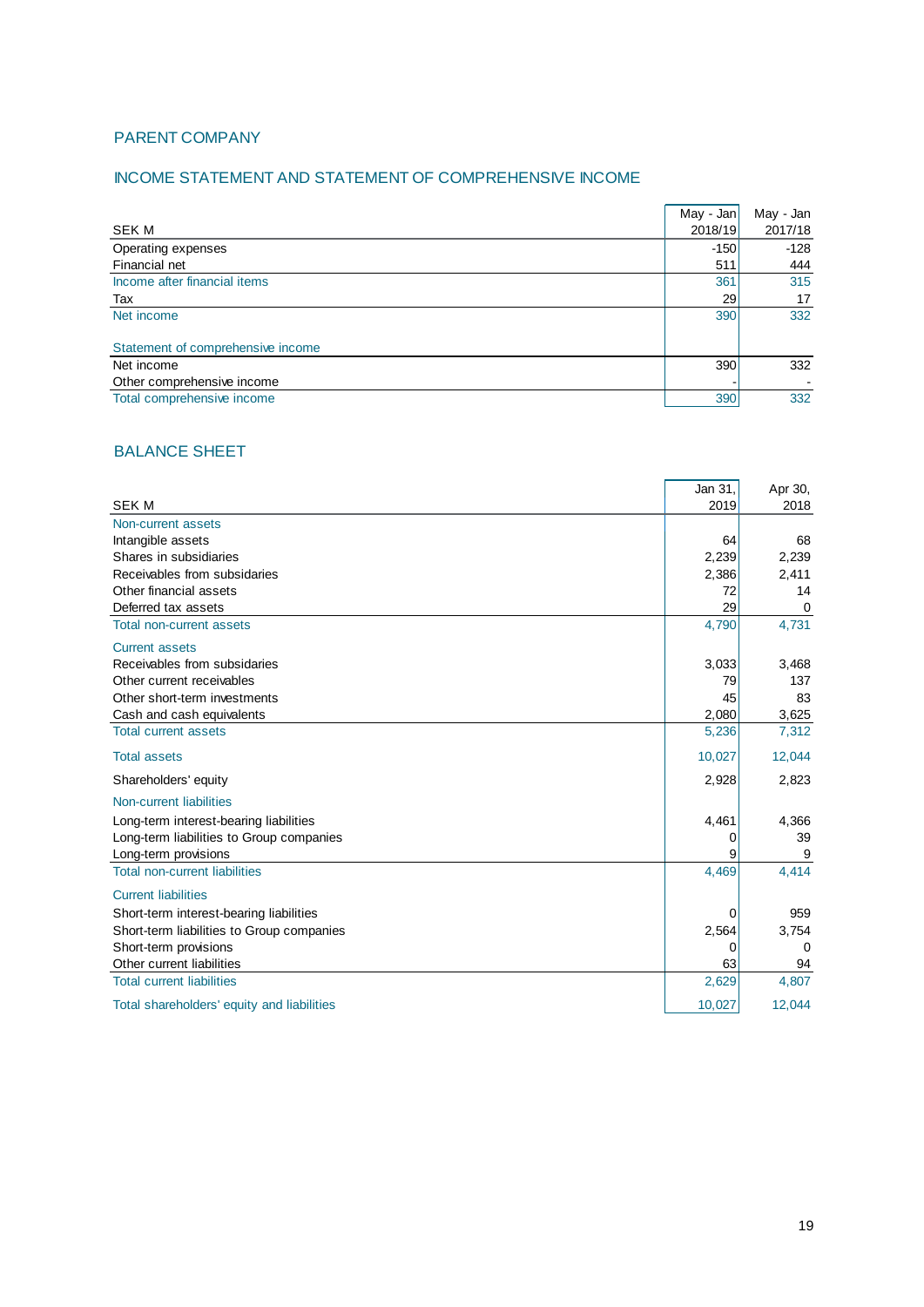# Alternative performance measures

Alternative Performance Measures (APMs) are measures and key figures that Elekta's management and other stakeholders use when managing and analyzing Elekta's business performance. These measures are not substitutes, but rather supplements to financial reporting measures prepared in accordance with IFRS. Key figures and other APMs used by Elekta are defined on [www.elekta.com/investors/financials/definitions.php.](http://www.elekta.com/investors/financials/definitions.php) Definitions and additional information on APMs can also be found on pages 120-122 in the Annual Report 2017/18.

Starting the first quarter of the fiscal year 2018/2019, no items in the income statement are reported as items affecting comparability. Thus, the definition is no longer included in the definitions presented below.

#### *Order and sales growth based on constant exchange rates*

Elekta's order intake and sales are, to a large extent, reported in subsidiaries with other functional currencies than SEK, which is the group reporting currency. In order to present order and sales growth on a more comparable basis and to show the impact of currency fluctuations, order and sales growth based on constant exchange rates are presented. The schedules below present growth based on constant exchange rates reconciled to the total growth reported in accordance with IFRS.

|                                         | North and |               | Europe, Middle   |        |    |              |             |         |
|-----------------------------------------|-----------|---------------|------------------|--------|----|--------------|-------------|---------|
| <b>CHANGE GROSS ORDER INTAKE</b>        |           | South America | East, and Africa |        |    | Asia Pacific | Group total |         |
|                                         |           | % SEK M       | %                | SEK M  |    | % SEK M      |             | % SEK M |
| Q3 2018/19 vs. Q3 2017/18               |           |               |                  |        |    |              |             |         |
| Change based on constant exchange rates | 16        | 172           | 5                | 82     | 20 | 207          | 12          | 461     |
| Currency effects                        | 8         | 88            | 4                | 76     | 9  | 94           | 7           | 258     |
| Reported change                         | 25        | 260           | 9                | 157    | 29 | 301          | 19          | 718     |
| Q3 2017/18 vs. Q3 2016/17               |           |               |                  |        |    |              |             |         |
| Change based on constant exchange rates | 15        | 148           | -5               | -99    | 33 | 281          | 9           | 330     |
| Currency effects                        | -9        | $-85$         | 0                | 15     | -9 | $-80$        | -4          | $-150$  |
| Reported change                         | 6         | 63            | $-5$             | $-84$  | 24 | 201          | 5           | 180     |
| May - Jan 2018/19 vs. May - Jan 2017/18 |           |               |                  |        |    |              |             |         |
| Change based on constant exchange rates | -6        | $-181$        | 18               | 642    | 13 | 390          | 9           | 850     |
| Currency effects                        | 6         | 195           | 8                | 280    | 7  | 232          | 7           | 707     |
| Reported change                         | $\Omega$  | 15            | 26               | 922    | 20 | 622          | 16          | 1558    |
| May - Jan 2017/18 vs. May - Jan 2016/17 |           |               |                  |        |    |              |             |         |
| Change based on constant exchange rates | 9         | 264           | $-5$             | $-184$ | 8  | 234          | 3           | 314     |
| Currency effects                        | -4        | $-107$        | 1                | 47     | -4 | $-115$       | $-2$        | $-175$  |
| Reported change                         | 5         | 157           | $-4$             | $-137$ | 4  | 119          | 1           | 140     |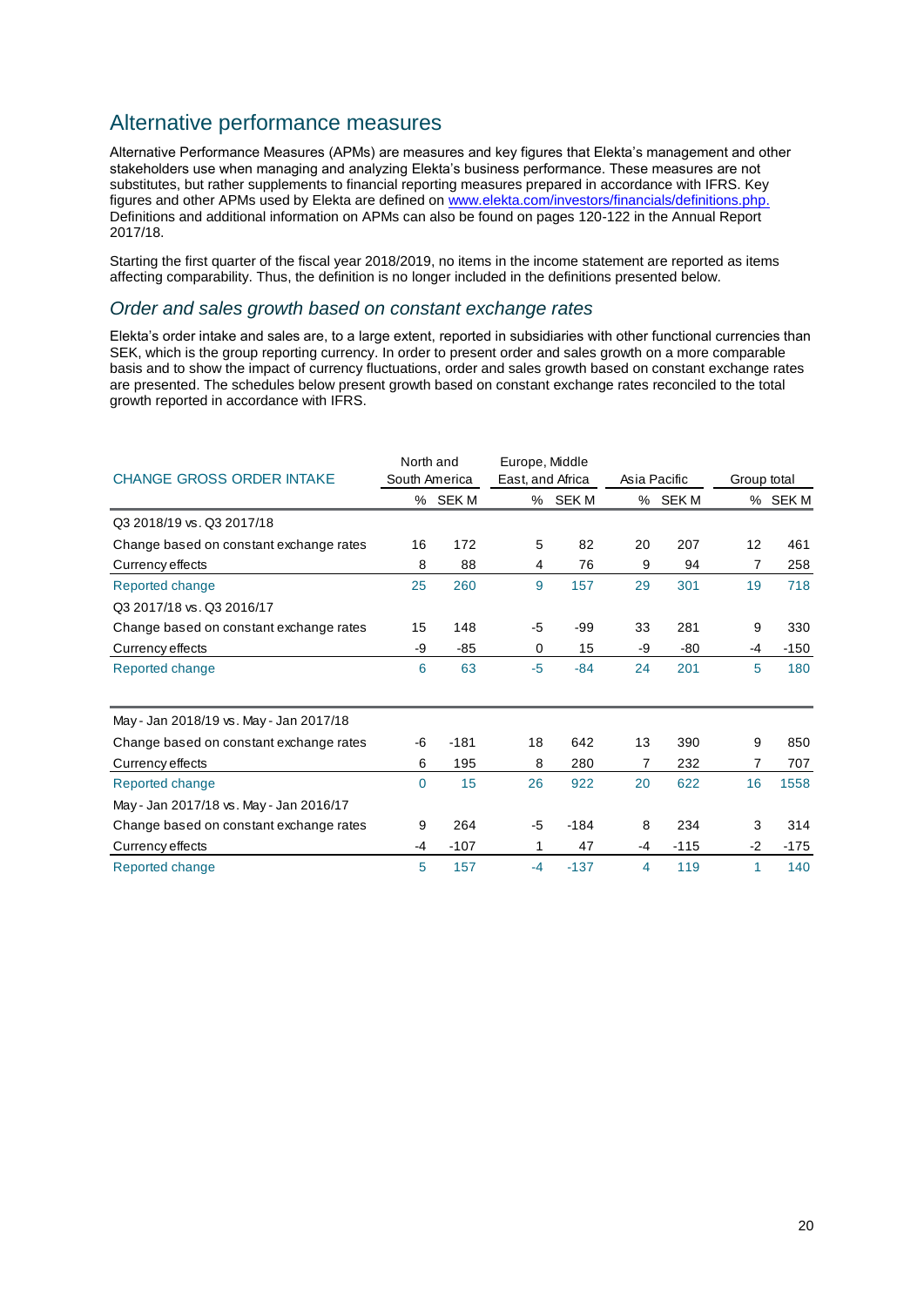|                                           | North and     |         | Europe, Middle   |         |    |              |             |         |
|-------------------------------------------|---------------|---------|------------------|---------|----|--------------|-------------|---------|
| <b>CHANGE NET SALES</b>                   | South America |         | East, and Africa |         |    | Asia Pacific | Group total |         |
|                                           |               | % SEK M |                  | % SEK M |    | % SEK M      |             | % SEK M |
| Q3 2018/19 vs. Q3 2017/18                 |               |         |                  |         |    |              |             |         |
| Change based on constant exchange rates   | 18            | 177     | 19               | 167     | 4  | 39           | 14          | 383     |
| Currency effects                          | 9             | 86      | 4                | 37      | 6  | 56           | 6           | 179     |
| Reported change                           | 27            | 264     | 23               | 205     | 11 | 95           | 20          | 564     |
| Q3 2017/18 vs. Q3 2016/17 *               |               |         |                  |         |    |              |             |         |
| Change based on constant exchange rates   | 5             | 43      | 8                | 74      | 10 | 83           | 7           | 200     |
| Currency effects                          | -8            | $-75$   | 1                | 7       | -7 | $-58$        | -4          | $-126$  |
| Reported change                           | $-3$          | $-32$   | 9                | 81      | 3  | 25           | 3           | 74      |
| May - Jan 2018/19 vs. May - Jan 2017/18   |               |         |                  |         |    |              |             |         |
| Change based on constant exchange rates   | 7             | 205     | 12               | 336     | 10 | 246          | 10          | 787     |
| Currency effects                          | 7             | 201     | 6                | 179     | 6  | 137          | 6           | 517     |
| Reported change                           | 14            | 407     | 18               | 515     | 16 | 383          | 16          | 1304    |
| May - Jan 2017/18 vs. May - Jan 2016/17 * |               |         |                  |         |    |              |             |         |
| Change based on constant exchange rates   | 1             | 40      | 29               | 643     | 10 | 203          | 13          | 886     |
| Currency effects                          | $-3$          | $-89$   | 1                | 23      | -5 | $-90$        | $-3$        | $-156$  |
| Reported change                           | $-2$          | $-49$   | 30               | 666     | 5  | 113          | 10          | 730     |

'\* Calculation based on IAS18

## *EBITDA*

EBITDA is used for the calculation of operational cash conversion and the net debt/EBITDA ratio.

| <b>SEK M</b>                          | Q3 2017/18 | Q4 2017/18 | Q1 2018/19 | Q2 2018/19 | Q3 2018/19      |
|---------------------------------------|------------|------------|------------|------------|-----------------|
| Operating result/EBIT                 | 409        | 714        | 238        | 393        | 311             |
| Amortization:                         |            |            |            |            |                 |
| Capitalized development costs         | 98         | 103        | 120        | 176        | 1671            |
| Assets relating business combinations | 27         | 30         | 27         | 32         | 27 <sup>1</sup> |
| Depreciation                          | 37         | 40         | 41         | 38         | 40 l            |
| <b>EBITDA</b>                         | 571        | 888        | 427        | 639        | 545             |

 $\overline{a}$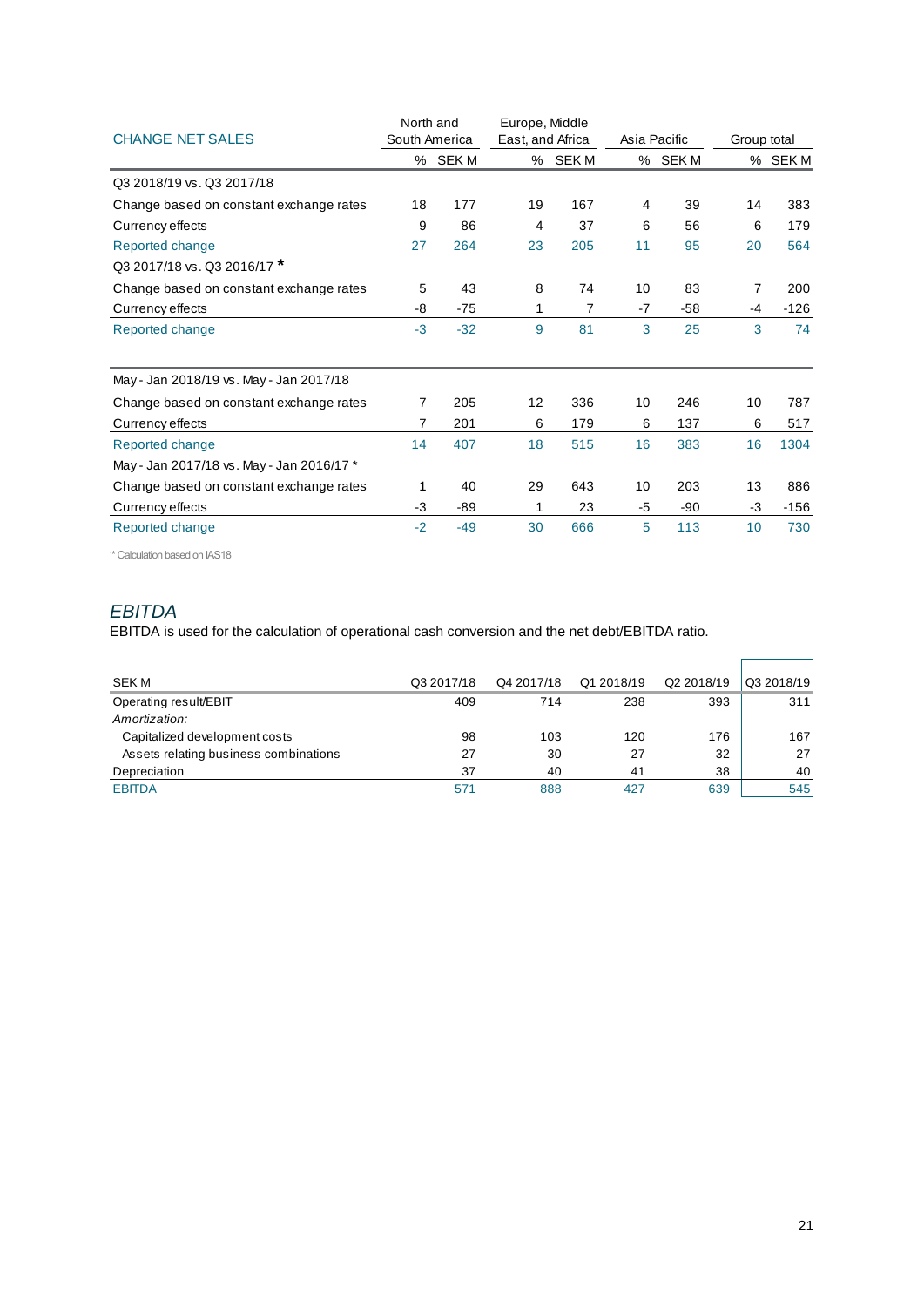## *Return on capital employed*

Return on capital employed is a measure of the profitability after taking into account the amount of total capital used unrelated to type of financing. A higher return on capital employed indicates a more efficient use of capital. Capital employed represents the value of the balance sheet net assets that is the key driver of cash flow and capital required to run the business. It is also used in the calculation of return on capital employed.

|                                               | Jan 31,  | Apr 30,  | Jul 31,  | Oct 31,  | Jan 31,  |
|-----------------------------------------------|----------|----------|----------|----------|----------|
| <b>SEKM</b>                                   | 2018 *   | 2018     | 2018     | 2018     | 2019     |
| Profit before tax (12 months rolling)         | 960      | 1,681    | 1,651    | 1,609    | 1,504    |
| Financial expenses (12 months rolling)        | 231      | 225      | 225      | 220      | 211      |
| Profit before tax plus financial expenses     | 1,191    | 1,905    | 1,877    | 1,829    | 1,715    |
| Total assets                                  | 20,617   | 23,760   | 21,921   | 22,645   | 22,685   |
| Deferred tax liabilities                      | $-593$   | $-511$   | $-504$   | $-537$   | $-537$   |
| Long-term provisions                          | $-159$   | $-158$   | $-169$   | $-172$   | $-165$   |
| Other long-term liabilities                   | $-57$    | $-63$    | $-59$    | $-84$    | $-57$    |
| Accounts payable                              | $-962$   | $-1,132$ | $-841$   | $-1,111$ | $-1,082$ |
| Advances from customers                       | $-2,643$ | $-5,316$ | $-4,608$ | $-4,652$ | $-4,850$ |
| Prepaid income                                | $-1,830$ | $-1,990$ | $-1,899$ | $-1,910$ | $-2,010$ |
| Accrued expenses                              | $-1,688$ | $-1,662$ | $-1,508$ | $-1,570$ | $-1,596$ |
| Current tax liabilities                       | $-93$    | $-107$   | $-111$   | $-112$   | $-93$    |
| Short-term provisions                         | $-140$   | $-186$   | $-165$   | $-157$   | $-148$   |
| Derivative financial instruments              | $-49$    | $-46$    | $-105$   | $-153$   | $-57$    |
| Other current liabilities                     | $-300$   | $-257$   | $-255$   | $-258$   | $-333$   |
| Capital employed                              | 12,103   | 12,331   | 11,697   | 11,928   | 11,756   |
| Average capital employed (last five quarters) | 11,833   | 11,194   | 11,367   | 11,628   | 11,786   |
| Return on capital employed                    | 10%      | 17%      | 17%      | 16%      | 15%      |

'\* Calculation based on IAS18

# *Return on shareholders' equity*

Return on shareholders' equity measures the return generated on shareholders' capital invested in the company.

| <b>SEK M</b>                                                                              | Q3 2017/18 * | Q4 2017/18 | Q1 2018/19 | Q2 2018/19 | Q3 2018/19 |
|-------------------------------------------------------------------------------------------|--------------|------------|------------|------------|------------|
| Net income (12 months rolling)                                                            | 648          | 1.348      | 1.315      | 1.294      | 1.164 l    |
| Average shareholders' equity excluding non-<br>controlling interests (last five quarters) | 6.696        | 6.015      | 6.271      | 6.554      | 6.842      |
| Return on shareholders' equity                                                            | 10%          | 22%        | 21%        | 20%        | 17% l      |

'\* Calculation based on IAS18

## *Operational cash conversion*

Cash flow is a focus area for management. The operational cash conversion shows the relation between cash flow from operating activities and EBITDA.

| SEK M                               | Q3 2017/18 | Q4 2017/18 | Q1 2018/19 | Q2 2018/19 | $\sqrt{Q32018/19}$ |
|-------------------------------------|------------|------------|------------|------------|--------------------|
| Cash flow from operating activities | 691        | 1.235      | -381       | 512        | -571               |
| EBITDA                              | 571        | 888        | 427        | 639        | 545 l              |
| Operational cash conversion         | 121%       | 139%       | -89%       | 80%        | $-10%$             |

 $\Gamma$ 

 $\blacksquare$ 

٦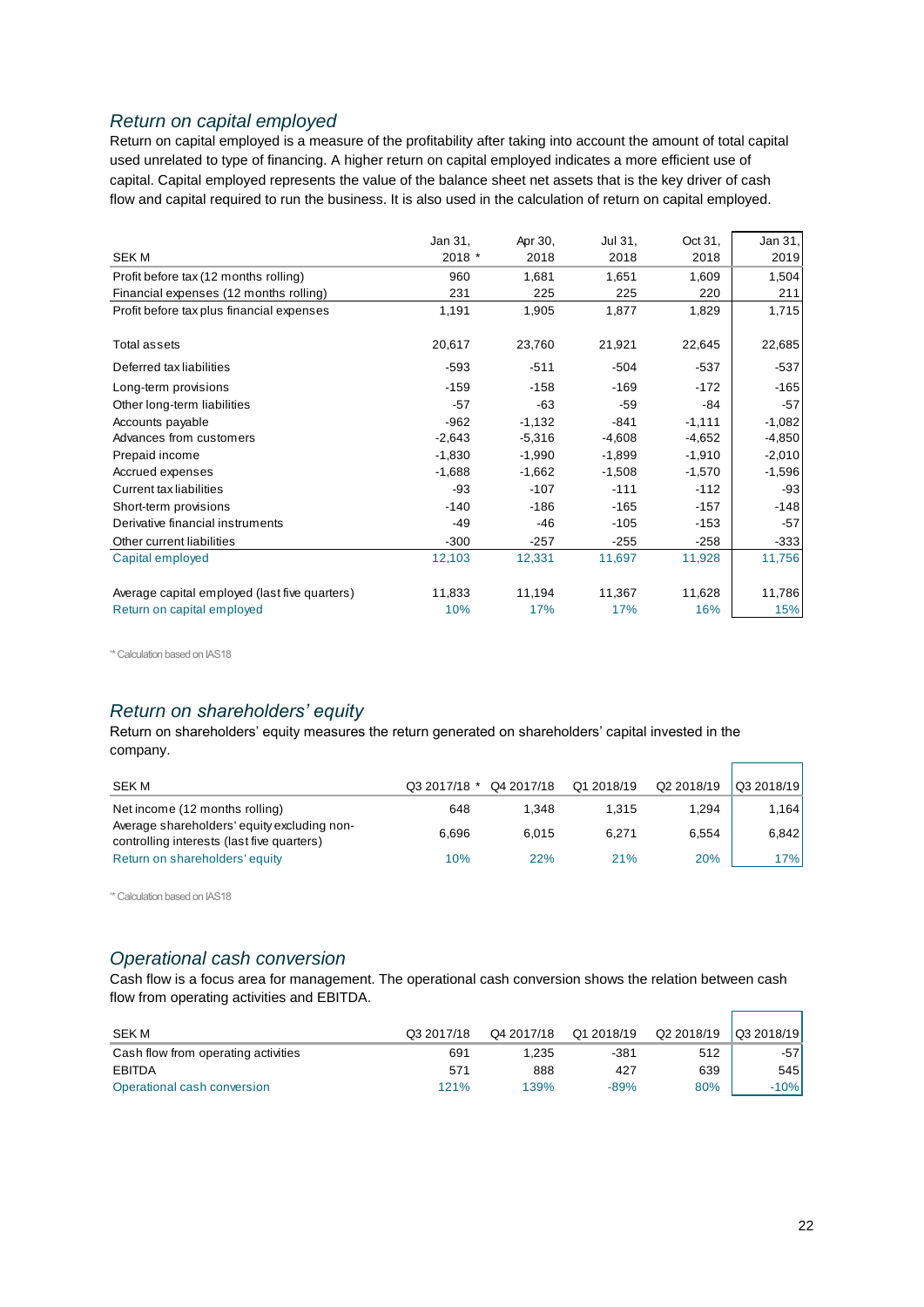### *Working capital*

In order to optimize cash generation, management focuses on working capital and reducing lead times between orders booked and cash received. A reconciliation of working capital to items in the balance sheet is presented on page 4.

## *Days sales outstanding (DSO)*

DSO is used by management to follow the development of overall payment terms to customers, which have significant impact on working capital and cash flow.

#### Days sales outstanding (DSO)

|                               | Jan 31,  | Apr 30,  | Jul 31,  | Oct 31,  | Jan $31.$ |
|-------------------------------|----------|----------|----------|----------|-----------|
| SEK M                         | 2018     | 2018     | 2018     | 2018     | 2019      |
| Accounts receivable           | 3,505    | 3,402    | 3.061    | 2,982    | 3,774     |
| Accrued income                | 1,177    | 1,160    | 1,004    | 1,420    | 1,281     |
| Advances from customers       | $-2,643$ | $-5,316$ | $-4,608$ | $-4,652$ | $-4,850$  |
| Prepaid income                | $-1,830$ | $-1,990$ | $-1,899$ | $-1,910$ | $-2,010$  |
| Net receivable from customers | 209      | $-2.744$ | $-2.441$ | $-2,160$ | $-1,805$  |
| Net sales (12 months rolling) | 11.434   | 11,573   | 11.887   | 12.314   | 12,877    |
| Number of days                | 365      | 365      | 365      | 365      | 365       |
| Net sales per day             | 31       | 32       | 33       | 34       | 35        |
| Days sales outstanding (DSO)  |          | $-87$    | $-75$    | $-64$    | $-51$     |

'\* Calculation based on IAS18

# *Net debt and net debt/EBITDA ratio*

Net debt is important to understand the financial stability of the company. Net debt and net debt/EBITDA ratio are used by management to track the debt evolvement, the refinancing need and the leverage for the Group.

#### Net debt and net debt/EBITDA ratio

| <b>SEKM</b>                                         | Apr 30.<br>2018 | Jul 31.<br>2018 | Oct 31.<br>2018 | Jan 31,<br>2019 |
|-----------------------------------------------------|-----------------|-----------------|-----------------|-----------------|
| Long-term interest-bearing liabilities              | 4,369           | 4.341           | 4.422           | 4,463           |
| Short-term interest-bearing liabilities             | 975             | 513             | 536             | 38 <sup>1</sup> |
| Cash and cash equivalents and short-term investment | $-4.541$        | $-3.547$        | $-3,669$        | $-2,980$        |
| Net debt                                            | 803             | 1.307           | 1.290           | 1.521           |
| EBITDA (12 months rolling)                          | 2,520           | 2.489           | 2.522           | 2,499           |
| Net debt/EBITDA ratio                               | 0.32            | 0.53            | 0.51            | 0.61            |